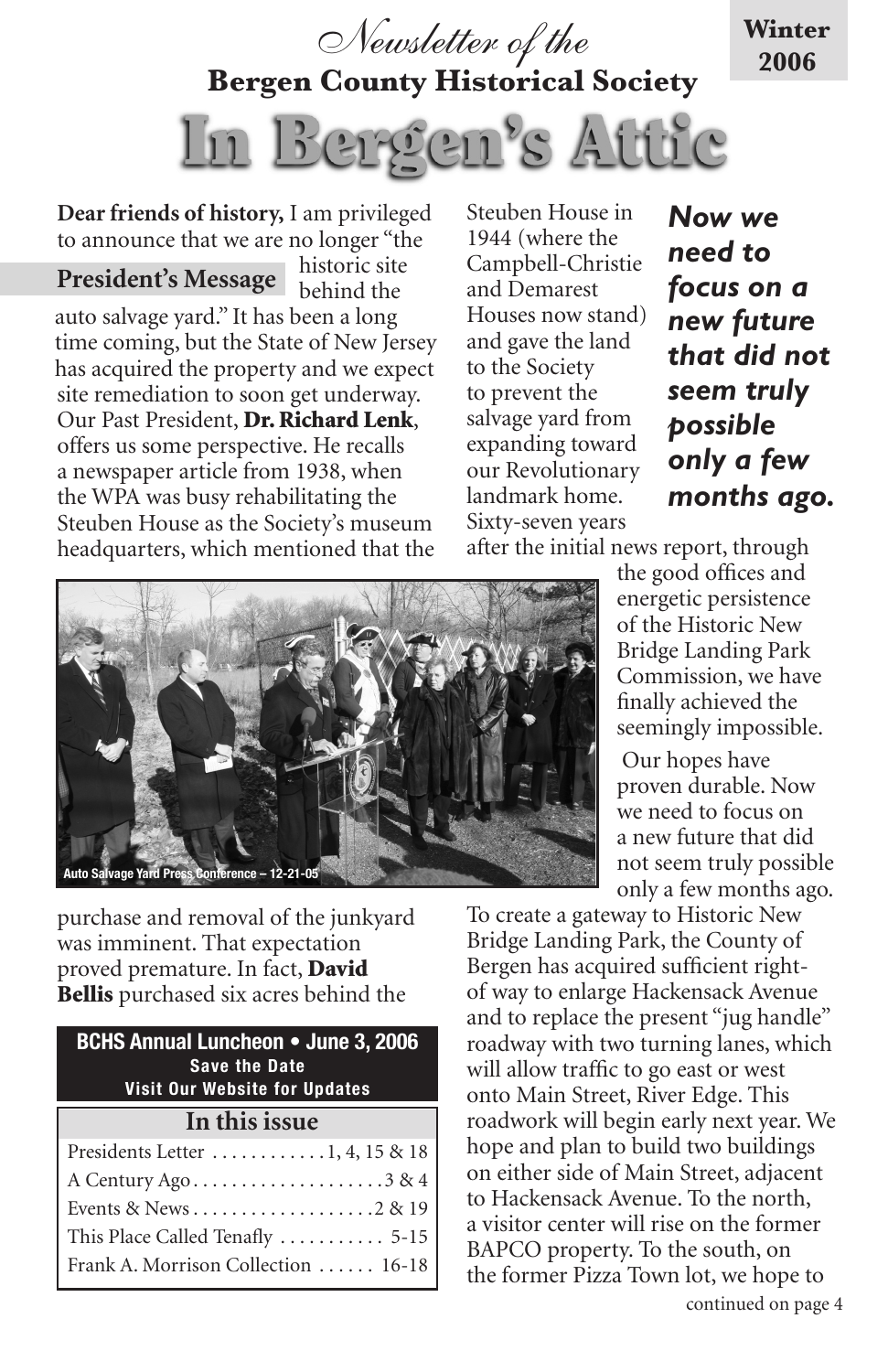### **Now in the Library** Books:



Boyd, Mary Lou, *Haworth 100 Years, 1904-2004* (2005) Hopper, Maria Jean Pratt, *The Hopper Family Genealogy* (2005) Mitnick, Barbara J., *New Jersey in the American Revolution (*2005)

# Maps:

Robinson, 1902: *Bergen County New Jersey with a portion of Passaic Co.*  Compiled with a Geological Survey of New Jersey, Official Maps, Private Plans and Actual Surveys

Roscoe, Parke, McClane, 1938: *Map of Bergen County New Jersey*

1910 and 1916 assessment maps of Garfield

# **Paramus Detective Sergeant Robert Wright Email Request:**

I am the forensic officer for the Borough of Paramus and I have been clearing out the evidence room. I came across a tombstone for a 10 month old girl named: **Sarah Holmes** she is the daughter of Ralph and Sarah Mead. She was born in 1821 and died on 7-22-1822. That's all

we know. The tombstone was located on a front lawn approximately 15 years ago.

I looking for a little assistance in possibly finding the graves of Ralph and Sarah Mead or information that might get this back to the rightful owner. Thanks for taking the time to read this and help.

If anyone has any information, please email me ASAP so we can help return this tombstone to the appropriate location. RWright@paramuspolice.org



# **New Blauvelt Family Genealogy:**

The Board of Directors of the Association of Blauvelt Descendants is pleased to announce that they are preparing to publish a new Blauvelt Family Genealogy. They are asking for the help of all Blauvelt Descendants so that all information is accurate and up to date! You need not be a member of the Association of Blauvelt Descendants to be included in this publication. There will be a separate volume to represent each descendant of Gerrit Hendricksen's eight children - i.e. Hendrick, Huybert, Johannes, Margrietje, Abraham, Isaac, and Marrietje. This must be done in this manner due to the tremendous volume of data they have collected since the original publication in 1957.

If you are a descendant of Gerrit Hendricksen (Blauvelt), your family should be included in this new addition. They are requesting your help in completing and sending the following information to the Genealogical Society of New Jersey, P.O. Box 1476, Trenton, NJ 08607-1476: 1) Genealogical Family Group Record and 2) Information Release Form.

Your help as a non-member of the Association of Blauvelt Descendants will ensure that your current family information is included in their new genealogy book. Current members of the Association will be receiving their information in the mail to be updated for their immediate families.

For more information, visit the Association of Blauvelt Descendants online at: http://www.blauvelt.org/

# **Pinkster Fest:**

A Colonial Celebration of Spring, Sunday, May 7, 2006 – 1 to 4:00 PM. Pinkster is a spring-wheat harvest festival. The Jersey Dutch celebrated this great agricultural holiday with the coloring of eggs, Maypole dancing, market fair carnival and general merriment. Call Denise Piccino if interested in volunteering for event: 973-427-9713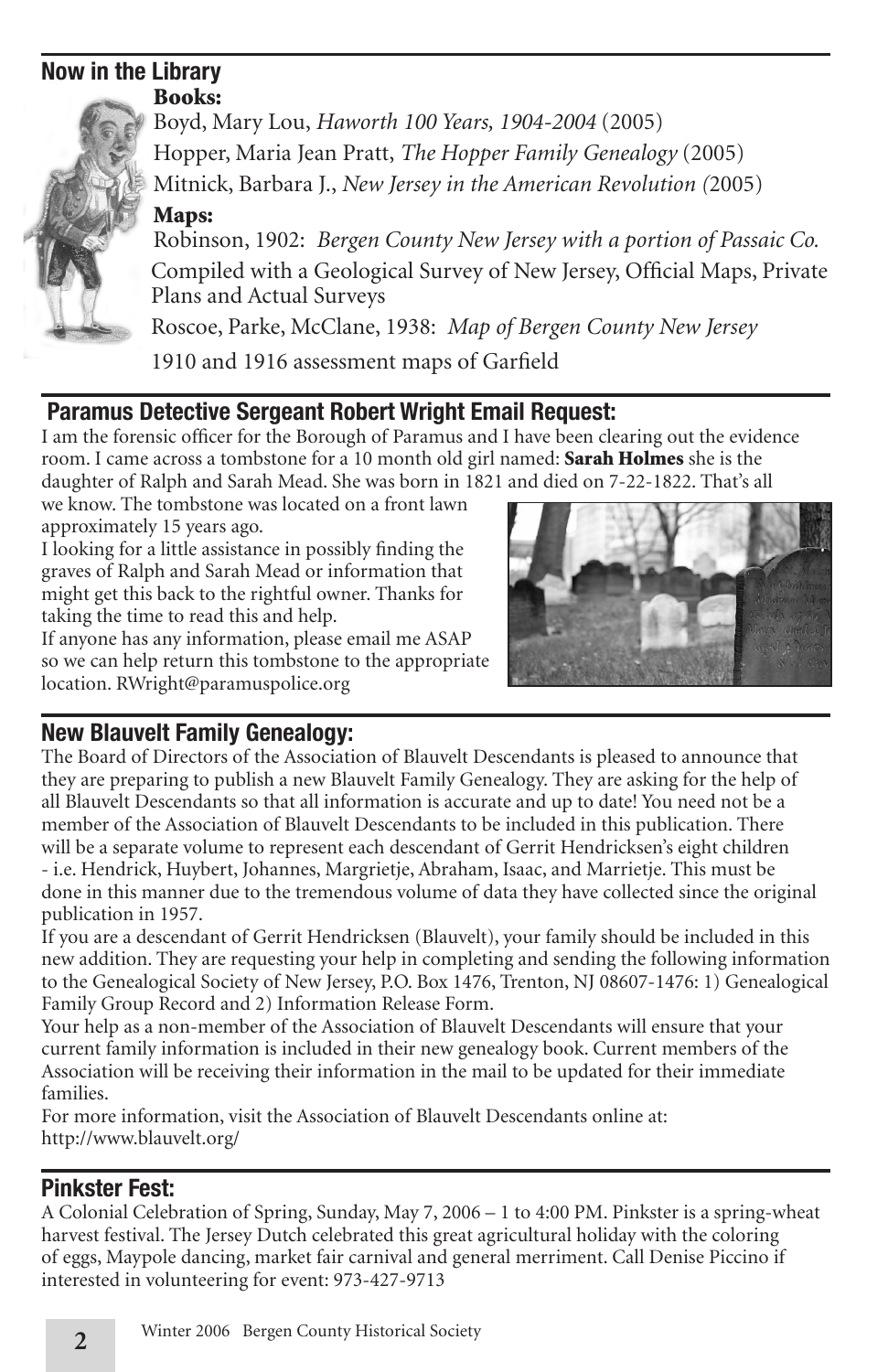# **A CENTURY AGO**

# *by Kevin Wright*

On November 6, 1905, a committee of the Bergen County Medical Society presented a report to the Board of Chosen Freeholders, condemning the county jail as unsanitary and unwholesome. On Tuesday, November 7th, Democrats won control of the Freeholder Board for the first time since May 1895, winning in Midland, East Rutherford, Union and Overpeck, while losing Washington Township. Consequently, the new Board comprised 12 Democrats and 11 Republicans.

In the first week of November 1905, bricklaying commenced at the new engine house and boiler room of the Hackensack Water Company's plant at New Milford. Contractor Tierney quickly struck water while excavating for the new boiler house. Workmen laying heavier rails on the N. J. & N. Y. Railroad reached Etna (now Emerson), working Sundays as well as weekdays to speed the work.

In Hackensack, a basketball team to be called the *Nationals* was formed. Ice appeared on the Court House Creek on the morning of November 14th, 1905, sending a timely warning to coal dealers, who rushed to get their supply of anthracite before ice blocked navigation on the Hackensack River.

Professor Nelson Haas, supervising principal of the Hackensack Public Schools, died suddenly at Asbury Park on December 28, 1905. He had been born August 3, 1838 at Chestnut Hill, Philadelphia. Educated in local schools, he entered his career as a teacher at 17 years of age. In September 1865, he joined Company B, Union League Regiment, in Philadelphia and became brigade commissary. Studying law after the war, he became an attorney in 1868. After a brief stint as lawyer in Stockton, California, he returned east. In 1871, he was appointed principal of the Washington Institute, District

No. 32, at Hackensack (The school was then located at the corner of Main and Warren Streets, but in 1878 moved into a new brick building at the corner of Union and Myer Streets). Dr. Haas remained in charge of the Washington Institute until the High School Building on First Street was opened in 1897. George J. Vogel succeeded Professor Haas as supervising principal.

In the third week of December 1905, concrete piers were erected at Bogota for construction of a paper mill, to be built entirely of concrete, near the American Card Board factory. It was to be the largest manufactory of its kind in the United States.

Hirshfield's pearl button factory removed the first week of January 1906 from New Milford back to its old stand on Centre Street, New York. Mr. Hirshfield did not change his residence, however, but commuted from Palisade Township to his place of business. Continued mild weather had ice dealers feeling uneasy; not a single pound of ice had been cut in Bergen County yet that winter and most of the ice houses from which the natural supply was taken in the summer were nearly empty.

Carp and suckers were caught in the Hackensack River near Ridgefield during the second week of January 1906 and the stream was said to be full of smelt. Charles Bogert sold his farming stock and implements at public auction on Wednesday, January 10, 1906, and engaged with his brother, A. Z. Bogert, in the coal and lumber business at River Edge. The Bogert farm at Spring Valley was sold to Henry Rekow. On January 24, 1906, the Fort Lee Council approved locating a Revolutionary monument on the site of Parker's Pond.

A building, 75 by 30 feet, being built at New Milford for the Dumont Concrete Block Manufacturing Company, neared completion in the first week of February. The company would manufacture tie posts, lintels, columns and blocks continued on page 4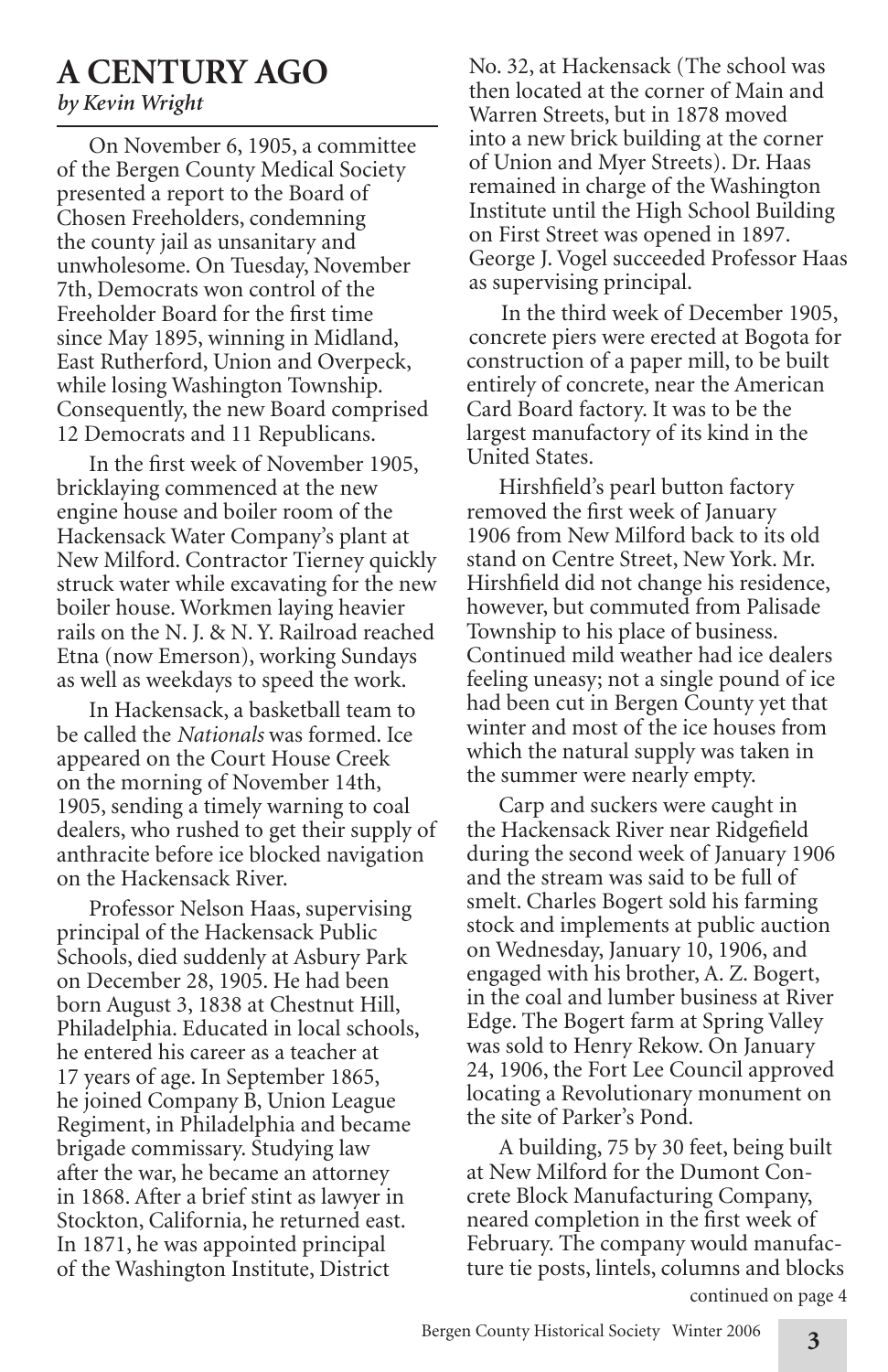#### continued from page 3

of any shape and size to order.

Richard W. Cooper, Midland Township's Freeholder, viewed the River Edge bridge with reference to a complaint and promised to provide an electric light at its approach. Scores of skaters and iceboats were seen on the river south of the Court Street Bridge on Sunday, February 11, 1906, for the first time that season. J. H. Van Saun & Company gathered a crop of nine-inch ice from Spring Lake (now Van Saun Park) at Spring Valley on February 15, 1906. Iceman Westervelt gathered a crop of twelve-inch ice from Nathaniel B. Zabriskie's pond at Cherry Hill. Many patrons of the Hackensack Water Company grumbled over their water bills, which showed a 300% increase.

In the first week of March 1906, fishermen were seen reeling their nets on the riverbank in readiness for the fast approaching fishing season. Some early maple trees put forth buds. Farmers in this garden spot were spreading fertilizer and otherwise preparing the soil for tilling. The electric light, which the Board of Freeholders ordered by a month before, was erected at the west end of the River Edge bridge. A. Z. Bogert's telephone, the only one in River Edge, was connected to the Hackensack Central Exchange instead of to Oradell.

Perch ran in the river during the

continued from page 1

build a Museum for the Bergen County Historical Society, providing exhibit and storage space for our outstanding museum and library collections and meeting space for programming. *The Historic New Bridge Landing Interpretive Plan* suggests a replica of the 1819 Bergen County Courthouse for this purpose. We even have the original bell from its belfry, which the Board of Freeholders donated to us many years ago. The Courthouse would have been the largest public building of its time and would lend, in replica, a distinctly

third week of March 1906. Seven bids were received on Saturday, March 21, 1906, for grading the property of the River Edge Land Company and lands of A. Z. Bogert, but the bids were not opened. Since it was not possible to proceed with the work while the earth was under a blanket of snow, new bids were advertised. On Monday, March 26th, four men were seen on the river north and south of the River Edge bridge, working their hooks in the mud to catch snapping turtles. In April 1906, George Graham, of Garfield, received the contract for grading the building tract of the River Edge Land Company at a cost of \$800.

Citizens of Bergen County contributed generously to the Red Cross Fund for San Francisco earthquake sufferers. J. Edgar Waite, of River Edge, received word that his two younger brothers, Harry and William, who had been in San Francisco for several years, were both safe. The number of dead in the city reached 2,200 and 8,500 injured.

A local farmer harrowing a hillside field on the morning of April 24th, 1906, very discreetly wore a heavy coat to ward off the cold west wind. On that same day, George Graham commenced grading the property of the River Edge Land Company on the heights above Riverside Avenue (Kinderkamack Road), near the train station. **m** 

Bergen ambience to the site. Across Main Street, the

D. Bennett Mazur Visitor Center will offer an orientation to New Bridge and other long-needed public amenities, including restrooms. Outside, we plan to erect a New Bridge Battle Monument, offering the inspirational words of Thomas Paine's *American Crisis* as a proper dedication of this American battleground to living memory.

continued on page 15 Fortunately, our planning is ahead of events on the ground. The New Jersey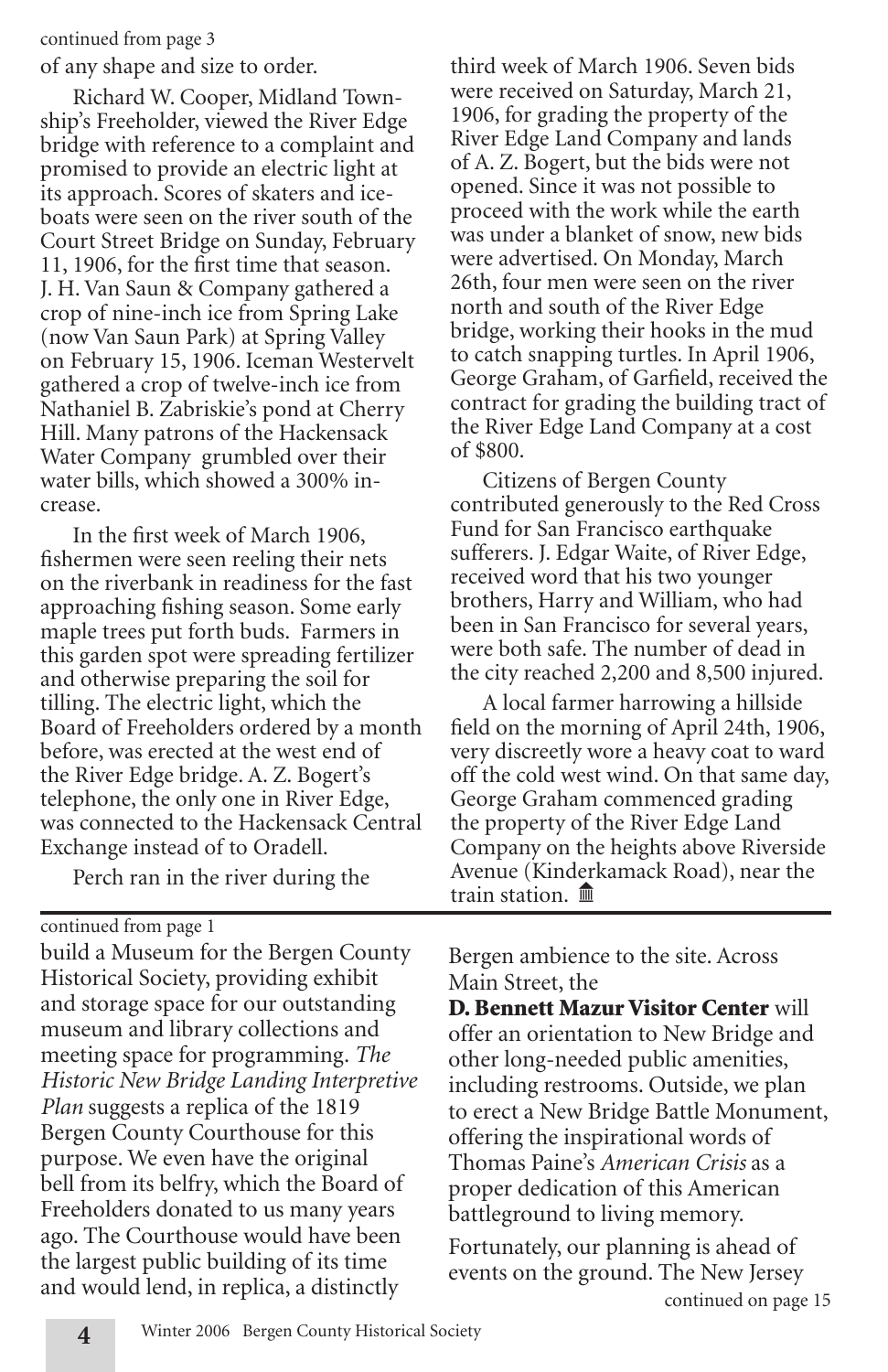# **This Place Called Tenafly**

by David L. Wallace

### **On Becoming Suburban**

Prelude to 1859: "A Pretty Village in the Northern Valley"

If newspapers are the first draft of history, then the handwritten record of that history – in the form of journals and diaries – is as close to the past as one can possibly get without having actually lived it. There are such keyholes into the past of our places at our public libraries; and it is important that we take the time to look since "[w]hen a society or civilization perishes, one condition can always be found. They forgot where they came from" (Sandburg). The point is that we live "through our connections with habitats and the lives of others."<sup>1</sup>

The ones that occupy me most lately as a local historian are ones into the past of this place called Tenafly – a borough situated in the Northern Valley of New Jersey covering the land north of Englewood and Englewood Cliffs, extending to Cresskill and Alpine on the north, and Bergenfield on the west. By Special Act of 1897, Tenafly's corporate limits were officially moved "eastward to the Hudson river," with effect from February 1, 1898.<sup>2</sup> Much of this land originally was part of a large 2,120 acre tract first granted to Colonel Jacobus Van Cortlandt on April 27, 1688, during the time of British proprietorship.<sup>3</sup> Fifty years later he divided his holdings, conveying them in three parcels to his daughters, with "the most southerly third" (part of Tenafly's East Hill) going to Mrs. Margaret DePeyster (wife of Abraham) on April 10, 1738. <sup>4</sup>

Over time this "southerly third" holding passed into other hands, eventually becoming part of "a pretty village in the northern valley" countryside,<sup>5</sup> not far from nearby woods, with "physical advantages and landscape beauty . . . unequaled by those of any other locality in the Northern Valley."<sup>6</sup> In the first half of the 1800s at these coordinates, "[t]he cattle roamed through the farmer's broad field, and the silence of nature, through many a quiet afternoon, was broken only by the tinkling of the bell attached to the leader of the herd, and by the lowing of kine, saluting and answering each other from adjacent farms."<sup>7</sup> Early on these farmers trucked their bounty by rowboats from nearby Huyler's Landing to the New York market.<sup>8</sup>

A century and a half later, on January 23, 1894, the village of Tenafly became something else, its people voting themselves a borough form of government under the General Borough Law of  $1879^\circ$  – in doing so declaring themselves "independent of all alliances with the farming districts and smaller villages of Palisades Township,"<sup>10</sup> the greater community to which it had been attached since 1872. This event marked the official end of a period of considerable transformation in Tenafly's way of life, one that had set citizens against one another for some years in the run-up to incorporation. Put in different words, the forces of industrialization had won out, and quickly went to work not just on the landscape, but on the people's relationship to the land. It all began with the arrival of the railroad (and with it land developers and speculators) in the second half of the 1800s, which brought fundamental change to life throughout the Northern Valley.

Since "the history of the nation is only the history of its villages writ large" (Wilson), and in an effort to help us all know who we are,<sup>11</sup> this series of articles will explore and record Tenafly's part of the American narrative in the years immediately prior to incorporation as a borough.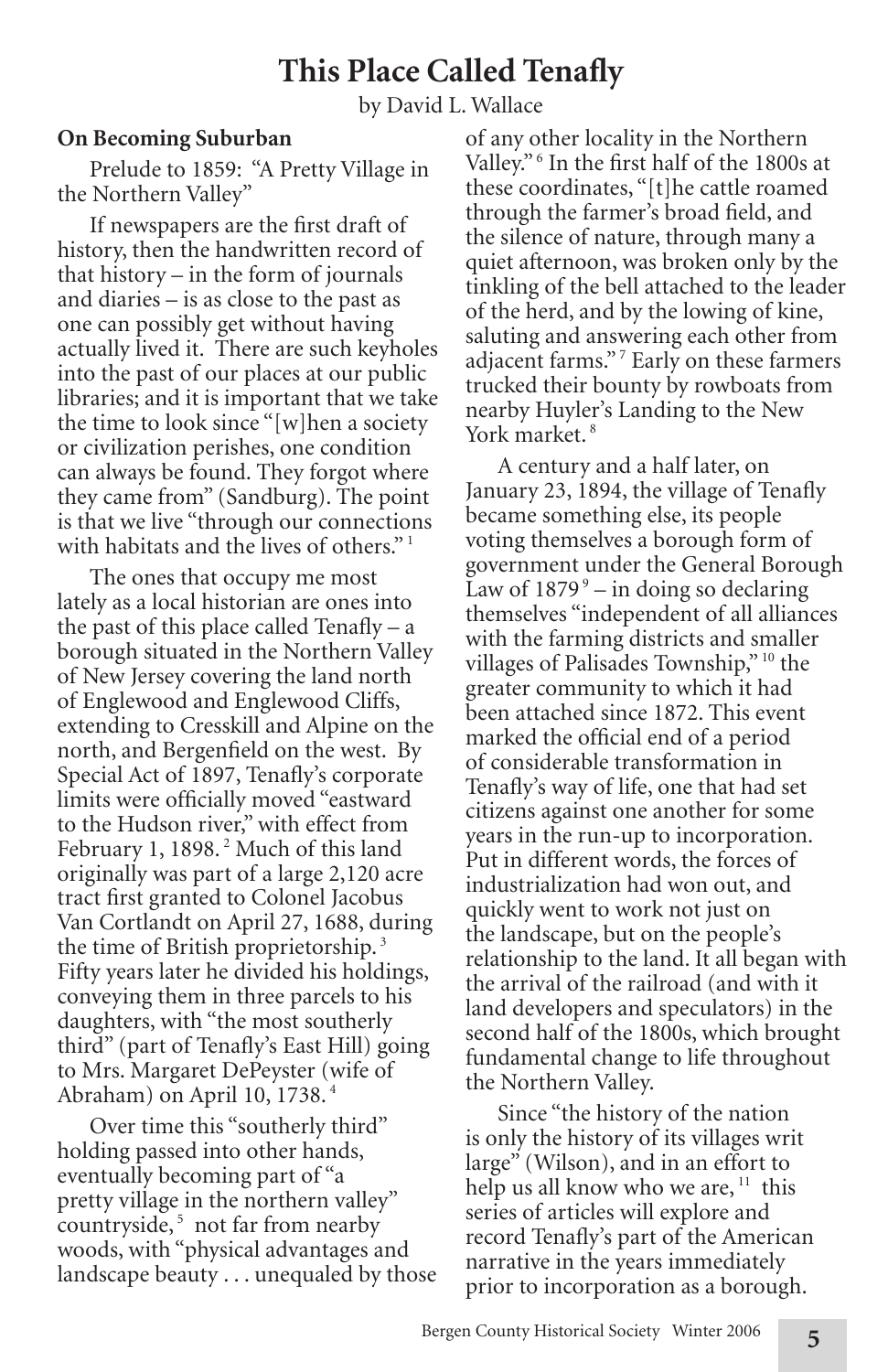It will draw from a number of sources to set the scene, using, among other things, the remembrances of "old-time" residents as well as the new breed of commuters that began arriving in the late 1860s – like those contained in the memoirs of Tenafly's Dr. John J. Haring (called Floating Chips) and the journal left to the future by the Everett family of Tenafly from 1876 to 1890. These writings provide captivating glimpses into our town's past, shedding light on the intersection of the old ways and means of life in these parts with the new, helping to tell the story of how Tenafly went from farmland to suburb.

Despite its proximity to "the great metropolis," prior to 1859 Tenafly "was still yet strictly rural, its population being engaged almost exclusively in agricultural pursuits." 12 Before there was heard the "faint echo in the far distance of locomotives"<sup>13</sup> bringing people to this particular part of the Northern Valley for "business and pleasure," <sup>14</sup> Tenafly's "undulating sections" were part of a vast wilderness – "the paradise of the old-time tillers of the soil."<sup>15</sup> They were "contented, fairly prosperous farmers, living frugally yet comfortably," 16 and in the years prior to incorporation as a borough in 1894, Tenafly's prosperous farm families counted themselves part of Palisades Township (and, before that, Hackensack Township) – a place that had already earned a reputation as "a pretty village in the northern valley" with a post office and railroad station.<sup>17</sup>

The men and women who worked this land were folks of "sturdy character and practical common sense<sup>"</sup><sup>18</sup> whose household needs counted against a budget of "about two hundred dollars annually." 19 Imagine "fragrant buckwheat ... then cover[ing] from one to three of every farmer's back lots" together with fields lush with rye grass, which was grown "more successfully

than wheat" in these parts – and ground into flour "furnish[ing] bread for the family." 20

Staple farm produce, "[p]otatoes, vegetables, and fruits were . . . at hand in their season, and preserved with care and judgment for winter use."  $21$ Pigs bought or raised on the farm were "turned to pasture and corn-fed for a month or two in the autumn. About the last week in November, usually a Tuesday, from one to four fat porkers were seen hanging in a row in the farmer's backyard. A week or two later, the dressed carcass...would be hanging in the farmer's barn." 22 Apple trees were abundant, making the "apple crop...one of the most important of the farmer's products," with the sale of this "choice fruit" usually good for "[t]hree or four score dollars" to the farmer's account.<sup>23</sup> Gardens, featuring "[c]ertain standard flowers, shrubs, and herbs," were the province and "pride of the housewife."<sup>24</sup>

"The late autumn and early winter months, after the busy season was over and the larder stocked," was the time for leisure and socialization.<sup>25</sup> At these gatherings, "[t]he conversation would turn upon farm matters, neighborhood gossip, general news ... upon political subjects and – not infrequently – church and religious topics." <sup>26</sup> The children entertained themselves in ways familiar to some today – with "wrestling, blindman's-bluff, hide-and-seek, [and] hunt the slipper."<sup>27</sup> It was "a time when goats pulled carts so their owners could travel afar" and "[a] team of oxen was often used for hauling supplies." 28

The "peaceful simplicity" of life in this part of the valley began to change in the 1850s, however, when "prospecting parties visited the valley" to identify depot locations and to discuss the "prospective value of land."<sup>29</sup> It was the "period in which the Northern Railroad became a controlling force in the Northern Valley," leaving forever its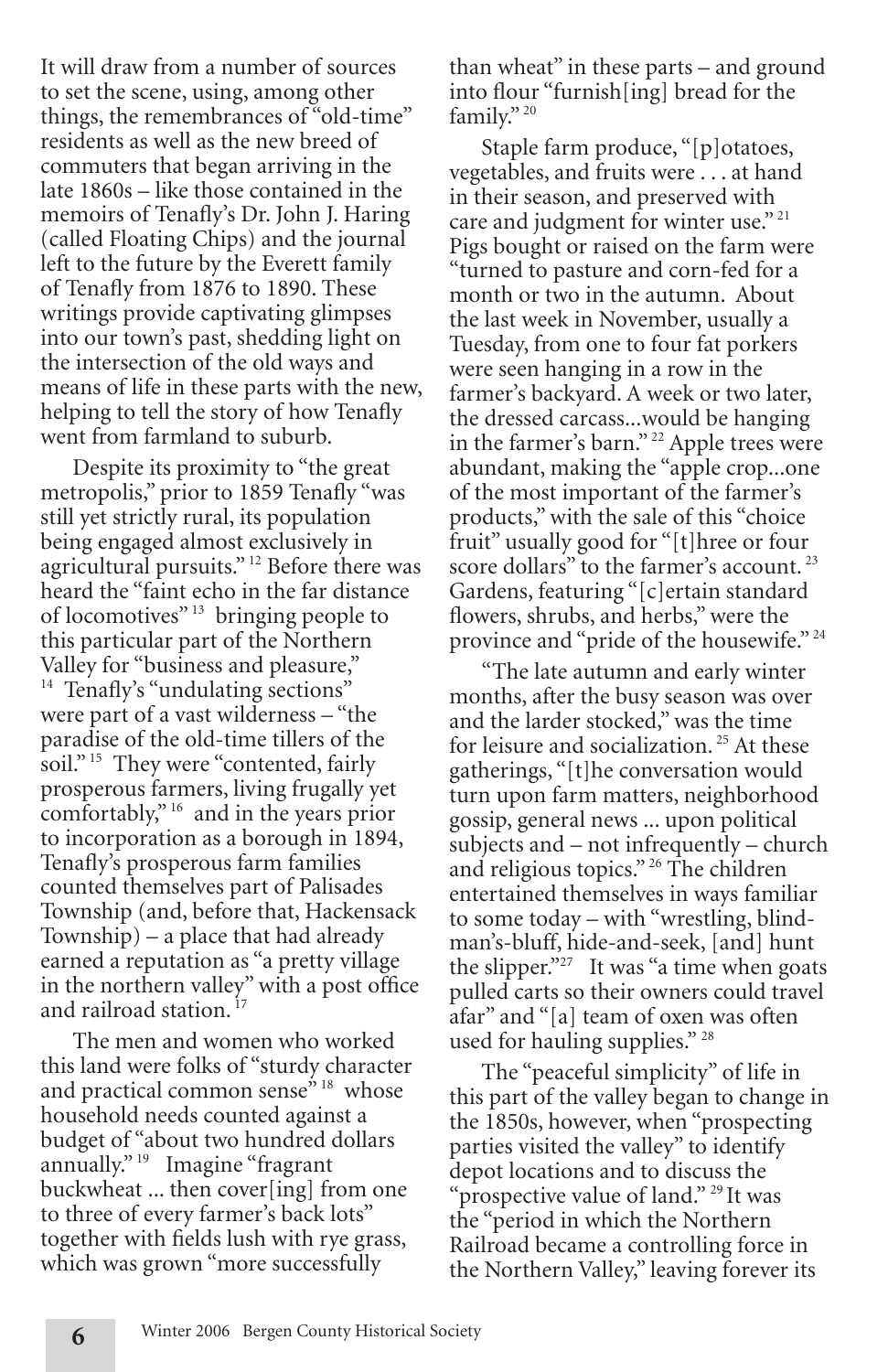### mark on the history of this place.<sup>30</sup>

# **1859 to 1894: "The Touch of the Magic Wand of Gold"**

With the arrival of the Northern Railroad in 1859 – the laying of its line to and beyond Tenafly completed in October of that year – the village of Tenafly was on its way to becoming something altogether new and different, the prototype for what it is today: a suburb "within the sound almost of the hum of the great metropolis."<sup>31</sup> Over the balance of the century, the "quaint houses and commodious barns dott[ing]" the "broad acres of the valley" gave way to the "mapping of farm lands . . . followed by the brass band, free ride, and free lunch auction land sales," in and around the area immediately surrounding Highwood Avenue.<sup>32</sup> During this time, trains bearing "the tide of fashion and wealth" to and from New York City brought change to the land and people. As Dr. Haring lamented in his 1892 memoirs:

"The comfortable owners of the broad acres were not clamoring for relief from any burdens – real or imaginary. Their happiness lay in the undisturbed enjoyment of their rural surroundings. The great city lying so near them had no fascinations for them." 33

For him (and no doubt others), "the touch of the magic wand of gold wielded by the hand of enterprise" in the latter half of the nineteenth century represented a "drifting away of the good old times" for what had for generations been a land of farmers and an agrarian way of life.<sup>34</sup>

One of the "prospecting parties" was comprised of "a group of five men, two lawyers, one engineer, one speculator, and one capitalist," who in the late 1860s combined their energies, enthusiasm and wealth to create the Highwood Park Association.<sup>35</sup> Among its number

were counted Charles Sisson, who in time secured control of the Northern Railroad, and John Lyle, a principal of Lord & Taylor, who purchased "lands on the western slope [of the village] comprising the entire holdings of an old-time farmer." 36 George Huyler, once one of the town's largest landowners – whose grandfather John purchased land in the vicinity in 1780, during the time of the American Revolution – was likewise "instrumental in the opening up and grading of the public roads," including Hillside Avenue,<br>Clinton Avenue, and Engle Street.<sup>37</sup> Clinton Avenue, and Engle Street. Other prominent boosters of this era were J. Hull Browning, who not only ran the Northern Railroad from 1875 to 1897, but "took a deep interest in the advancement and welfare of Tenafly," <sup>38</sup> and Judge Ashbel Green, a man "of cultivated tastes and ambitious desire" who "gave his [land] preference to the eastern slope of the valley" 39 – today's East Hill.

These men, and like-minded others, harnessed the railroad as a means of converting the "table-lands of the Palisades" range from farms and forests "into beautiful [suburban] parks and villas." 40 Together, they began the building of parks, civic buildings, schools and other "public places that foster and symbolize communal identity." 41 They saw in this place called Tenafly the potential for "a neighborhood beautiful with its green hills and abundant trees" capable of becoming "the finest suburban section in the metropolitan district."<sup>42</sup>

The Highwood Park Association first constructed a boarding house for laborers, which eventually became a "commodious summer boarding house" under the management of a "wellknown hotel proprietor." In time called the Highwood Hotel, this establishment welcomed some of the early suburban residents to Tenafly, who "started out as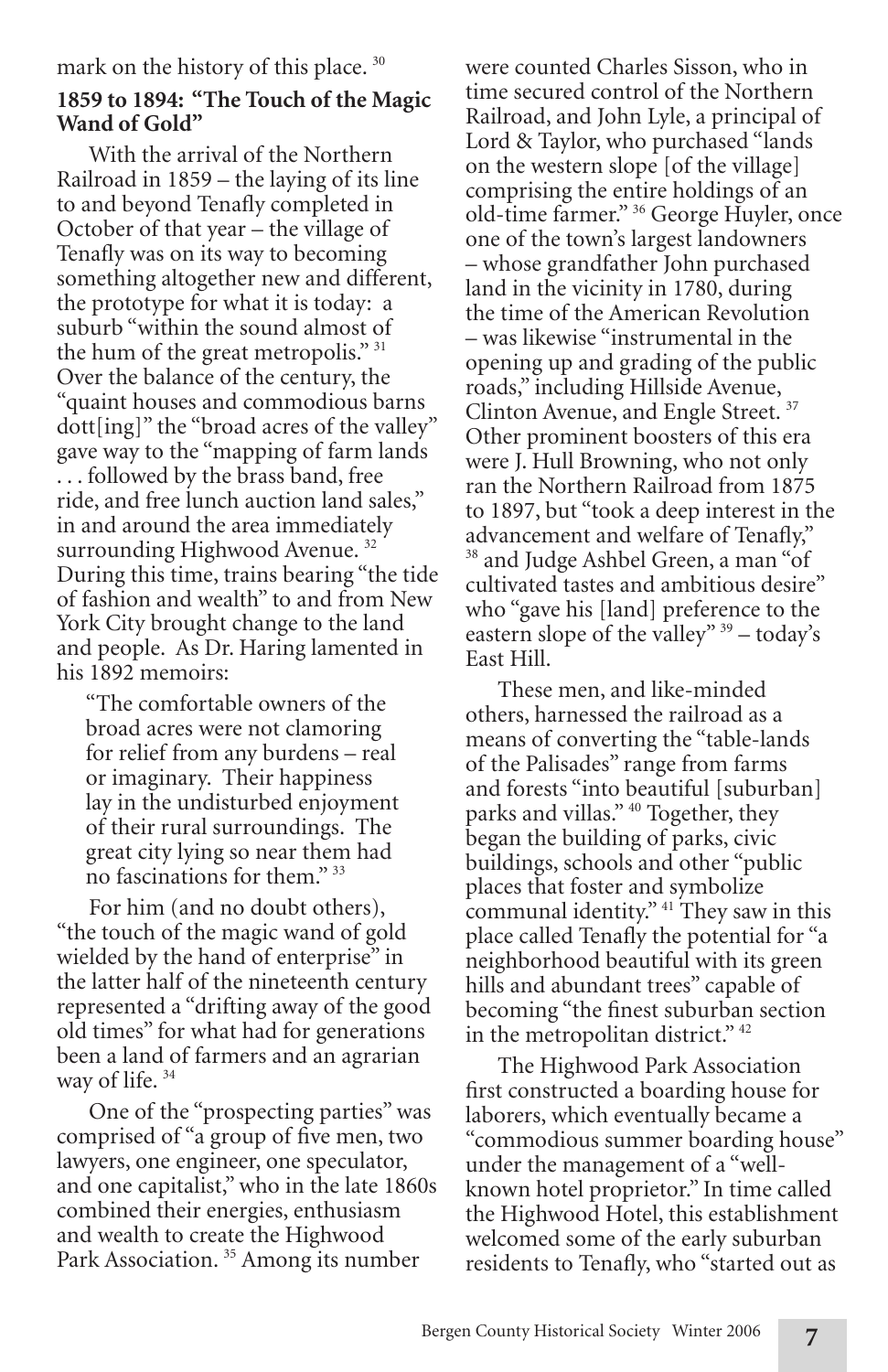summer visitors at the hotel, and later rented or purchased property for their summer homes, coming here from New York City and Brooklyn,"<sup>44</sup> among other places. This "popular house of its class" was destroyed by fire in 1873 – when "on a quiet autumn night, by accident or otherwise, it took fire, and when morning came nothing remained of this summer resort but ruins." 45

In 1872, there was "erect[ed] the ornate stone [train] station" at a cost of \$12,000.<sup>46</sup> Designed by noted American architect Daniel Topping Atwood, whose shop stood at the south end of West Railroad Avenue during the station's construction, the town railroad depot opened in 1874 and quickly became "the pride of the village"  $47 - in$ its day considered one of the finest stations on the Northern Railroad's line.



The different societal institutions around which men and women traditionally gather and organize themselves soon followed. Just as they had helped to open the Jersey wilderness to the first settlers venturing out from Manhattan and elsewhere in the Colonial period, <sup>48</sup> houses of worship played a part in the resettlement of communities like Tenafly through suburbanization. A Presbyterian congregation took root in 1865 as an outgrowth of "a Union Sunday school organized in 1863." <sup>49</sup> Episcopalians organized the Church of Atonement in 1868, just after the Civil War, 50 and Catholic services were offered with the arrival of Our Lady of

Mount Carmel Church in 1873, which originally located itself on Dale Street (now part of Prospect Terrace), just off County Road, in the 1880s.<sup>51</sup> Grace Chapel followed later, in 1899. 52

Educational facilities required attention, too. Until 1870, a school available to local children was the Liberty Pole School, "a tiny building on Tenafly Road just south of the present borough line" 53 – not too far down the road from today's Stillman Elementary School. With the village's expansion, however, "County School Superintendent Alexander Cass . . . formed [a] new district, designated as No. 12" in 1871. 54 Until completion of the Browning School – "a fine brick structure . . . 40 x 60 in dimensions, two stories in height, with basement, and mansard roof" – at the corner of West Clinton Avenue and Tenafly Road in October 1872, <sup>55</sup> classes were initially held nearby "over the store of Peter Westervelt." 56

Along the avenues and streets opened through the former fields of this farming village, merchants began arriving to the call of the community's growing business and pleasure needs. Early on, the Highwood Park Association invited Col. A. G. Demarest – the Cresskill station agent and merchant – "to move himself and his supplies to this vicinity and establish a general store." <sup>57</sup> He planted himself on "a triangular plot situated a short distance north from the depot," at the corner of Highwood Avenue and East Railroad Avenue (now Piermont Road), where he traded in general merchandise, such as "groceries, boots [and] shoes, dry goods, wines and tea." He had company and, as time passed, competition. "Fancy groceries, fruits [and] vegetables" (with free delivery) were available at Sweeney Demarest Smith Co. on Hillside Avenue, <sup>59</sup> and G.M. Coyte owned and operated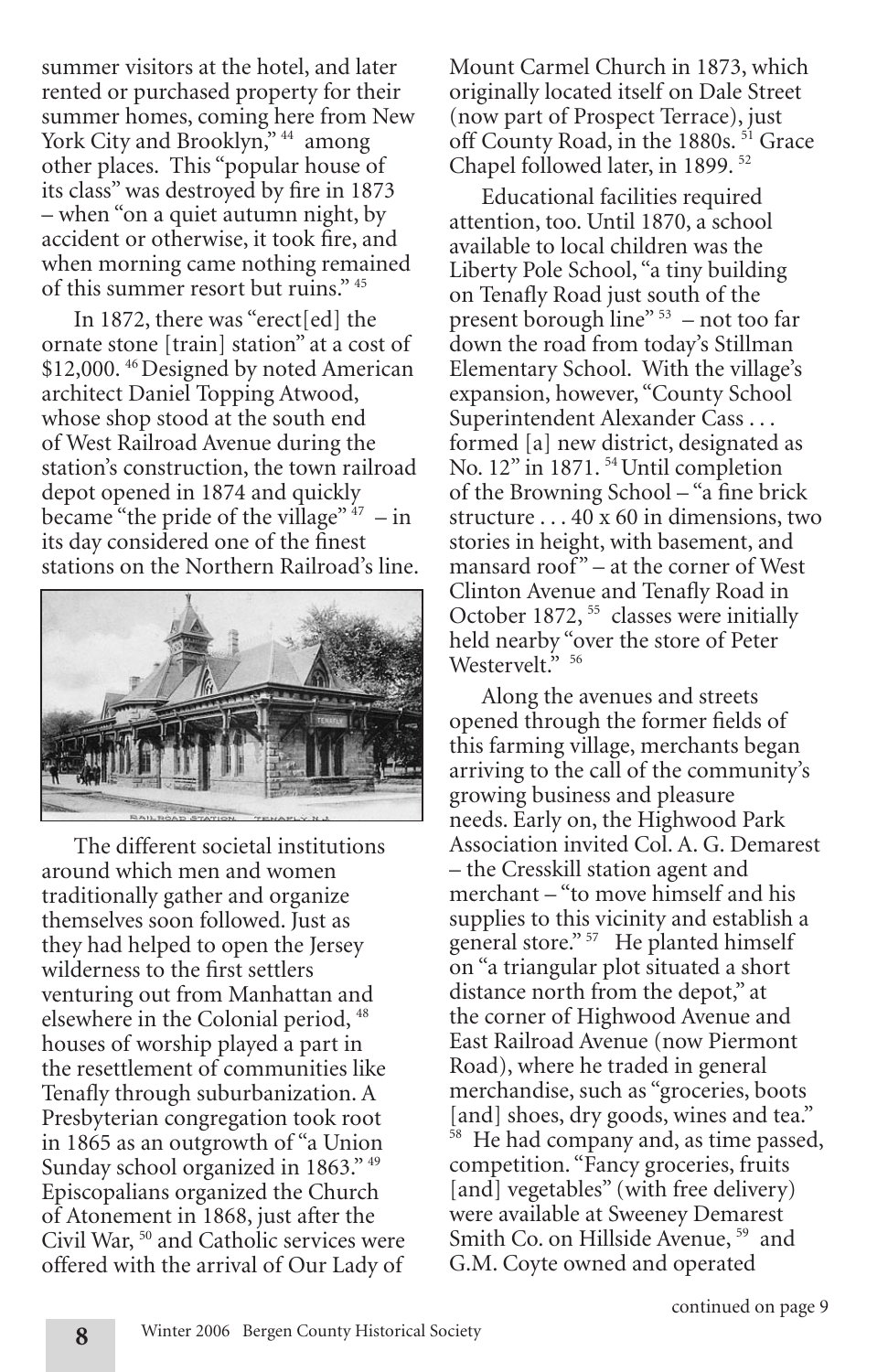a "variety store" nearby. <sup>60</sup> Bower Pharmacy arrived in 1882, first trading on Highwood Avenue.

Horses, carriages and wagons could be had for hire at Taveniere and Johnson's livery stable on Washington Street (often referred to as Washington Avenue). 61 The Richter Manufacturing Company – with 12 employees, specializing in "wall coverings, dyed and treated" – arrived in  $1887$ .  $62$ Headed by Paul Richter, the company manufactured burlap "from manila and Indian hemp . . . for wall covering or decoration . . . used in many of [the country's] best colleges, such as Columbia and Bryn Mawr, and similar institutions . . . as well as halls and hotels."<sup>63</sup>

Basic public works improvements soon followed: telephone service "was made available to residents . . . in 1883" 64 ; the first water main was installed in 1889 (replacing wells and cisterns); 65 and the Tenafly Fire Association was formed in 1891 – the first fire house being located at West Clinton Avenue and Franklin Street. <sup>66</sup> Many of the town's distinctive "[f]lagstone sidewalks [were] laid under the direction of Mr. Browning on [Palisades] Township account" in 1884. 67

In time various civic organizations developed in response to calls upon the citizenry for general civic improvement. The Tenafly Library Society, for instance, was organized on February 5, 1891 (incorporating in March 1895) with "its object being the improvement of its members in literary matters and for maintaining a reading room." 68 Messrs. Colver, Hull and Jellison – the men who called for this organization – deemed these "reasons sufficient for enlisting the good will and kind support of every truly public spirited citizen of the village." <sup>69</sup> The Tenafly Library Society offered the community "entertainments consisting of lectures, debates, public

socials, and other affairs for amusement or improvement." 70

Others saw virtue in opening the charms of this place to those needing respite from the burgeoning scale and pace of the nearby metropolis. To this end, Mrs. J. Hull Browning established the Rethmore Home in 1892 (a "Fresh Air Establishment for Children") "on the Westervelt estate, comprising about four acres for a playground." 71 Two years later, Mrs. J. S. Lyle "started a fresh air home, called 'Happy Land', where hundreds of children from the overcrowded city were entertained during the hot weather."<sup>72</sup> Still later, in 1899, Ms. Mary Fisher opened a home on Jay Street (now River Edge Road) in Tenafly for "retired professional women."<sup>73</sup>

The early turning and transformation of this place toward the shape and lines we know today – largely at the hand of "the magic wand of gold wielded by the hand of enterprise" – was dutifully reported to the public by William Jellison (a New York printer) who "decided to print in his spare moments a monthly paper of local events," 74 which he printed in Tenafly (beginning in 1885) and called *The Record.* 75

In a nutshell, this was Tenafly during the latter half of the 1800s – with a population of roughly 1,000 by 1890.

# **An Almanac of Village Life – The Everett Family**

Through the years of transformation and change in Tenafly from the late 1850s to the 1890s, many different people arrived to claim the village as home, including famed suffragist Elizabeth Cady Stanton – who purchased property here in 1868 with her husband, himself a leader "in the great anti-slavery agitation and other political movements of the period." 76 The Stantons owned a house on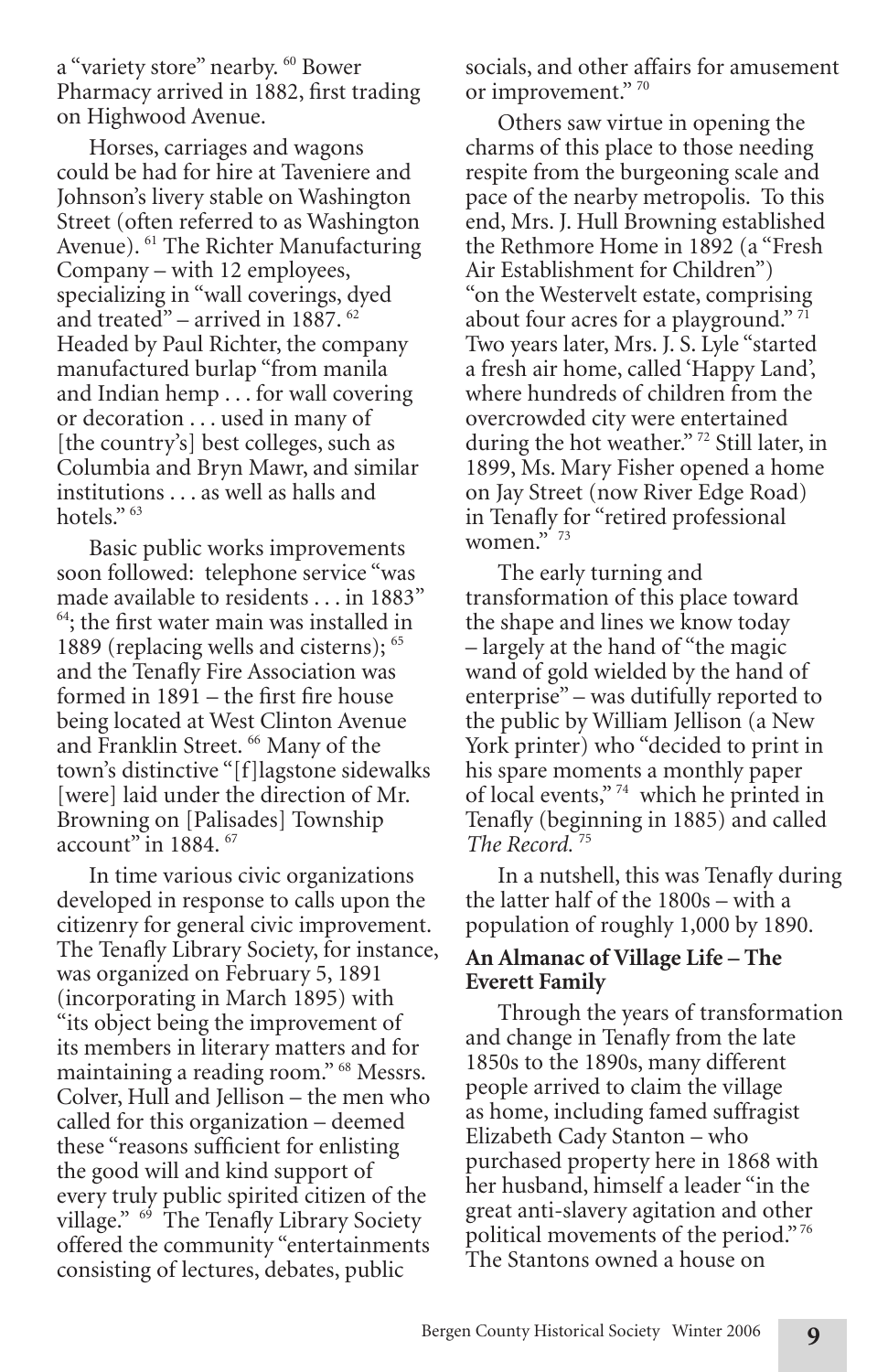Highwood Avenue and Park Street where Mrs. Stanton – with Susan B.



Anthony at her side – wrote the first three volumes of the *History of the Women's Suffrage Movement,*  $77$  and from there Mrs. Stanton set out in November 1880 to

"the polling place at Tenafly" where "her ballot was refused by the election officers." 78 Others were less well known, but just as happy here – like the Everetts of New York City, who arrived in Tenafly at roughly the same time as did Ms. Stanton and her family.

Charles Everett was an inventor responsible for, among other things, a locomotive braking system and a device for cooling meat and vegetables in transit to market. 79 He commissioned architect Richard Morris Hunt, who also designed the Statue of Liberty's base, to design and build a residence on what was then part of Ravine Road (now Forest Road). (In the 1900s, the house was occupied by artist Harvey Dunn).

The Everett household consisted of Charles (who commuted to his office in the city by the Northern Railroad of New Jersey), his wife Constance (nee Minns), their six children – Constance Louise ("Lulu"), Charles Jr., Ethel, Agnes, Will, and Christabel – and the children's nanny, Bella. Charles and Constance had married in New York on October 15, 1863, and moved to Tenafly five years later, when Mr. Everett was 32, and Mrs. Everett was 29. Except for Lulu (born in New York City in 1865), all of the Everett children were born

in Tenafly: Charles James Everett on March 21, 1868; Ethel Everett on July 27, 1870; Agnes Howard on May 13, 1872; William Minns on February 10, 1874; and Christabel on December 25, 1875 (perhaps explaining her unique name). 80

The Everetts kept a family diary from 1876 until 1890, which they humorously titled "a record of the notable sayings, doings and nonsense of the 'Upper Everetts'" (their relations at nearby Highland being the "Lower Everetts").<sup>81</sup> This journal, kept largely by Mrs. Everett, but with occasional entries by Mr. Everett and the children, is a keyhole into the past – providing a firsthand look at the quality and nature of life and values in the village of Tenafly as it drifted towards the twentieth century. In it, one sees evidence of the area's "rural surroundings" that so enchanted old and new alike -- shaping and influencing the soul of this place called Tenafly. In this record of days gone by, we are given detailed, sometimes eloquent descriptions of the landscape, the passing of seasons, examples of community spirit and neighborliness, all manner of diversion, and family life in late nineteenth century Tenafly.

The Everett journal opens in the year 1876 – the country's centennial year – with an account of how the festivities were observed that year in Tenafly.

# *"The Centennial 4th . . . Rockets Began to Rise"*

"July 4th [1876]. 'Fourth of July,' this being the 'Centennial 4th', was celebrated everywhere with unusual zest, despite the melancholy 'hard times' [referring to the financial Panic of 1873]. The day was fine and not unpleasantly hot. Our children had plenty of fire-crackers during the day, and [a] few colored roman-candle rockets, etc. after the usual public evening display.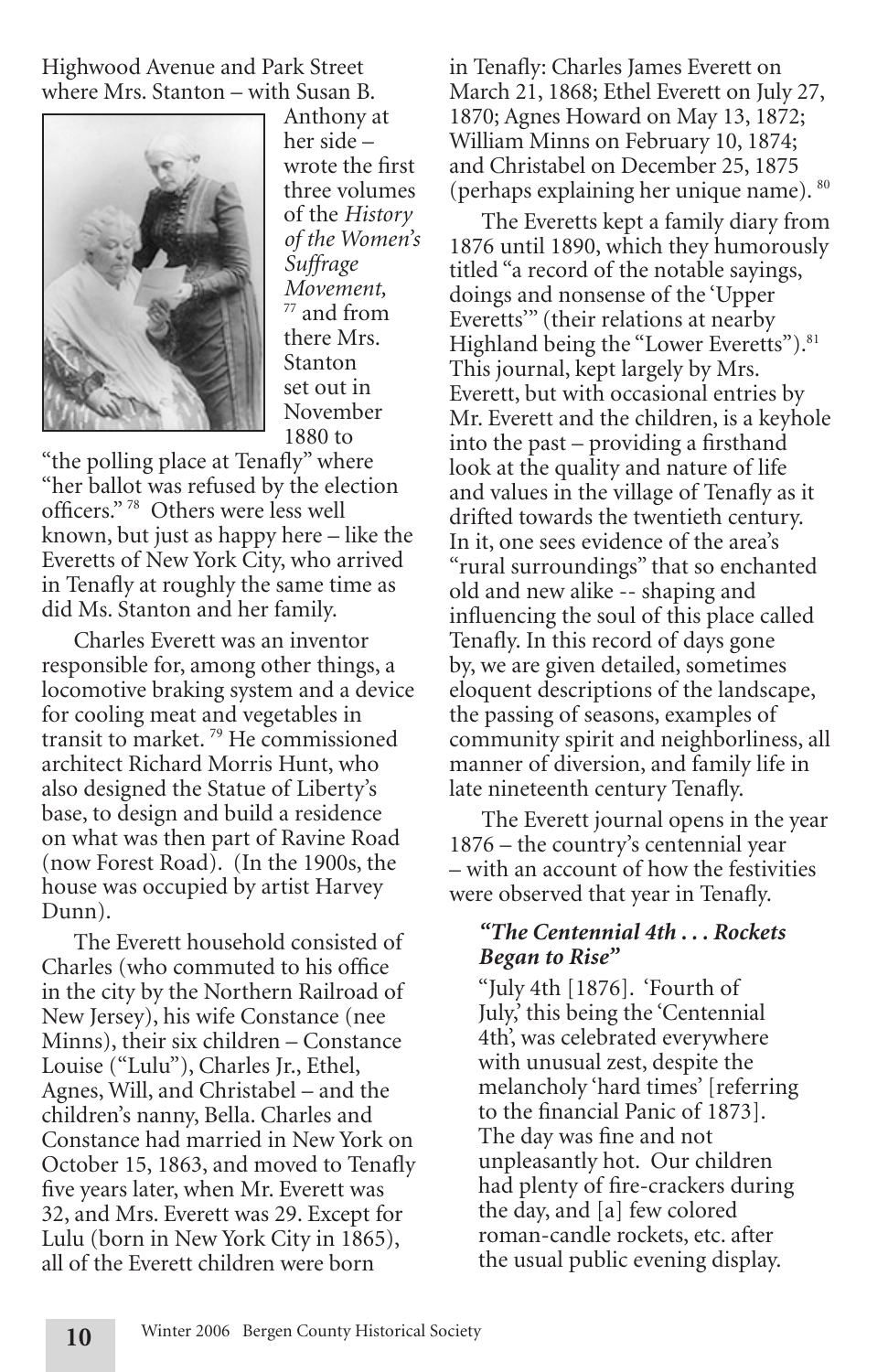By 'public,' I mean the grandview of other people's fireworks in the eve[ning] which we have seen every '4th' for 8 years, from our little front, 2nd story balcony, which command[s] a view of a half circle of some 15 to 18 mile radius. The children took their [tea] on a table spread underneath our largest tree, south of the dwelling . . . which has always been designated 'The Maple' by us to distinguish it from all lesser trees and maples. As soon as it was dark, rockets began to rise from Englewood [and] distant points, and the ball opened. The display was really beautiful, and lasted for 2 hours. Mr. Waddell, our neighbor, had a particularly fine selection. Our own fireworks followed, and we all went to our beds, tired but satisfied." 82

Other July 4th celebrations are described as well, such as this entry from 1877, which closes with word of a parade of Tenafly boys "march[ing] up from the village" to cheer Mr. Waddell for his fireworks display.

### *"An Unusually Fine Display of Fireworks"*

"A 'jolly' day for the children. Papa bought firecrackers [and] torpedos and a few wheels [and] roman candles. Charlie Jr. had the pleasure of spending fifteen cents at Coyte's on Monday, and he added his small stock. Agnes and Will were satisfied with very few crackers, but the torpedos gave them unfailing pleasure. Even Baby enjoyed them, and finally had to be taken into the house, she was so much in the way. Grandpa came up in the morning, and staid [sic] over night. Mr. Waddell had an unusually fine display of fireworks in the evening. He placed them where

we had a fine view of them. All the children were on the balcony and all were very good. Baby went to bed early, so that Bella could enjoy the night. After the fireworks ceased, we all heard the sound of a drum and a very small fife. A procession of boys had marched up from the village to thank Mr. Waddell and after a few cheers ... they departed." 83

Throughout the seasons, Tenafly's rural surroundings held certain charms and fascinations for the Everett family – and others – who often visited favorite spots in the nearby woods for picnics and quiet times together. Entries from November 4, 1876, and September 2, 1877, are illustrative.

# *"To the Woods"*

 "November 4th [1876]. This P.M. I took Lulu, Charly[,] Ethel [and] Agnes with me to the woods on Pallisades [sic] Slope. About [half a mile] from the house, we stopped at a steep ledge of rocks, which lie in picturesque confusion near 'Highwood Ave,' and built a fire in a natural fireplace at the foot of the ledge, having a good chimney [and] draught. Here we heated a kettle of chocolate, brought with us, and with our buttered biscuit, made a nice [tea] grouped around our warm [and] sparkling wood fire, in the chilly eve[ning]. Little Ethel, seated on a stone in the 'chimney corner' with her cup of cocoa [and] biscuit in either hand made herself particularly comfortable. We did not reach home until after dark." "September 2nd [1877]. A lovely rather Fall-like day. Late in the afternoon we went to the woods, leaving at home only Bella and Baby, with the dogs to guard them. It was Will's first visit

continued on page 15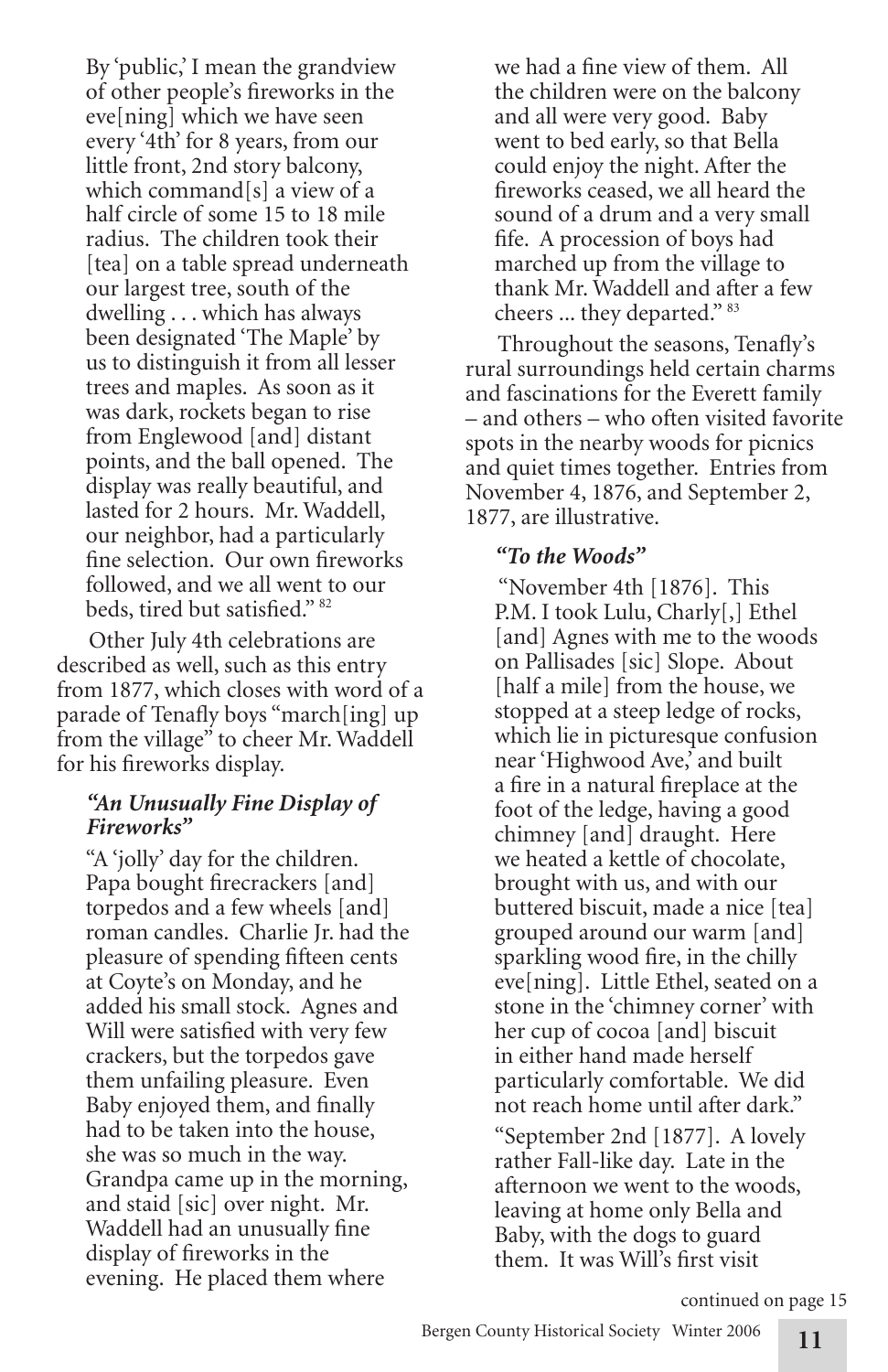### continued from page 7

to the woods and he enjoyed it thoroughly. We went finally to the woods where the children had a picnic last Fall. The children were very much interested in all the flowers that they saw and my hands were soon too full of flowers . . . But when they were allowed to clamor over the rocks, everything else was forgotten and we had to urge them to leave again and again. Ethel thought she might like to live there. Agnes suggested the possibility of our forgetting her and leaving her there, a lost-child. When Papa quoted [the story of the] kitten who lived in a dreary wood, they all agreed that the woods were the reverse of *dreary"* (emphasis in original). 85

The nearby woods housed all manner of wild things, including owls. Mr. Everett's encounter with one on "a cold but bright clear very sunny" day in early January 1877, caused him to wax somewhat philosophical.

# *"Even An Owl Has Rights"*

"January 2, [1877]. [T]his P.M. an owl was discovered by Charly, perched on a pole near the house. Having a gun loaded, I fired from the window [and] he fell. He was not large, but a handsome spotted plumage, with feather 'horns', which he erected as the children looked at him, before I fired. He doubtless had design upon some of the small birds which were feeding about the house at the time, but still I felt sorry that I killed him. He filled a gap in Nature which is now vacant, and his death does not benefit me. The various notes [and] cries of the owls are always musical to my ear at night, and I shall now miss this very victim, [and] deserve to! Even an owl has rights." 86

The Everetts were fond of sleighing and coasting in and around the village, and several entries record their pleasure as well as the conditions required for enjoyment of this past-time, such as these from 1878 and 1881.

# *"To the Village with Their Sleds"*

"January 4th [1878]. This morning at 7 o'c[lock] there was a slight covering of snow on the road and paths. The snow increased rapidly and at twelve o'c[lock] the trees were loaded and there was a prospect of a severe blockading snow-storm. Lulu, Charlie and Ethel went to the village with their sleds and Ethel was so overcome by the cold that Charlie stopped at Dr. Haring's with her to warm her. I started to go for her when Lulu reached home, and going down the path I met the two little fellows chattering like magpies. Ethel had quite recovered, and Charlie drew her home in the sled from the chestnut tree. The children were very happy in the prospect of using their sleds, but they were in despair when about two o'c[lock] the rain began. The trees were soon despoiled of there [sic] burden of white and the rain fell fast all the afternoon." 87

# *"An Old Fashioned Winter"*

"February 12th [1881]. [S]leighing is gone. It began on Monday Dec. 27th and continued without interruption until Feb. 11th nearly seven weeks, giving us a real old fashioned winter. We had not much sleighing, but enjoyed seeing others enjoy it. Walking has been good also, except for a day after each snowstorm. Coasting has been excellent, but we allowed the children to enjoy it only when we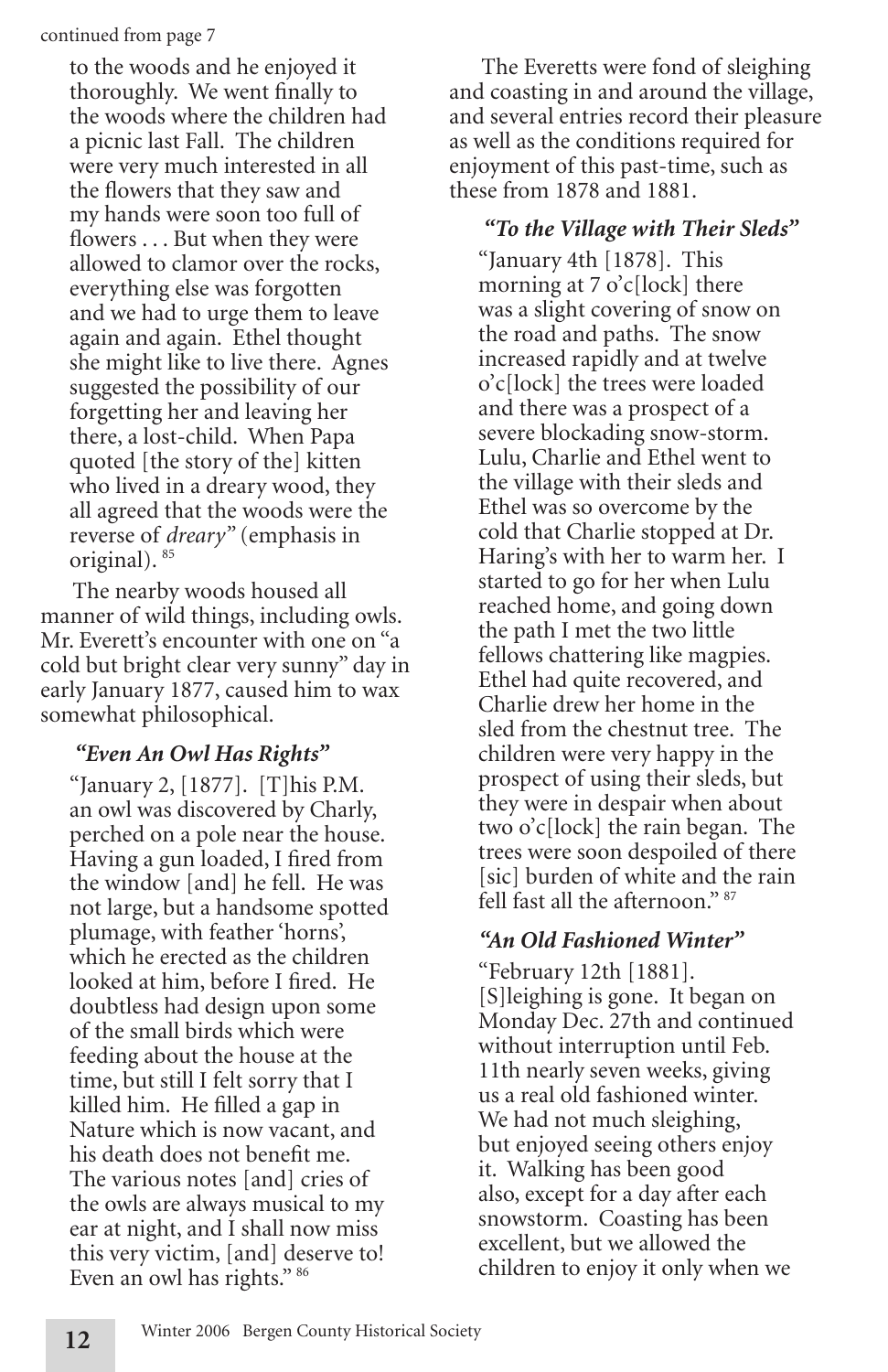watched on the hill, except on the lawn, where they had full liberty. The last few days of December were bitterly cold. After Jan. 1st the weather was more moderate, but we have had an exceptionally severe winter." 88

Before there was a fire department in Tenafly, there were only neighbors to respond to the "alarm of fire" in the village. Mr. Everett – even when "not well" – was such a neighbor. Even children had a role to play once a fire was subdued, as this account of a fire at Col. Demarest's store in 1878 attests.

### *"Alarm of Fire ...To The Village At Once"*

"January 5th [1878]. Cold weather . . . Alarm of fire at 4 o'c[lock]. Papa was at home, not well [and] he went to the village at once. Mr. Demarest's store was on fire. It was fortunately confined to the cellar, and although the house was dismantled, it was not injured by fire. Charlie and Lulu watched the fire from the old depot [across the street] and after the fire was subdued, their Father called them to help pick up the small articles scattered about. They worked for some time and made home about dark." 89

Three years later, Charles Everett Jr. – aged thirteen – returned home from the woods to report a fire that he, along with siblings and extended family, fought themselves.

# *"A Queer Procession"*

"November 31, [1881]. [O]ne day last week, Charlie-boy came from the woods and reported a fire in a large dead chestnut, probably started to smoke a squirrel out. I was alarmed, and the whole family turned out. We collected all the waste water, fearful of using more than was necessary from

the cistern, and started, a queer procession. Ethel and Ellie, with Charlie between them, carried two paper jars of water. Then came Michael carrying two pails. Agnes had a tin can, Will a large watering pot, while I managed a . . . pitcher. Christabel went to see what was going on, and Louise who was not strong enough for a load, shouldered an axe. Maggie toiled in the rear with another pail, and we reached the spot just as the flames were bursting forth, the roots and . . . ground having burnt in a smoldering way before Michael and Charlie with axe and water soon extinguished the fire, and we probably prevented an extensive conflagration." 90

The brooks abounding in Tenafly once lured children, especially young boys, to their banks with the thoughts and dreams of youth. In these waters, Charles Everett Jr. found sailing adventure in 1878.

# *"A Not Altogether Successful Experiment"*

"March 10th [1878]. [T]oday we went to the woods. The sun was hot, and the air so mild, we were uncomfortable in merely our ordinary indoor clothing. The brook is full, and Charley is looking forward to using his dory that Papa is making. He took a small wash-tub to the brook one day and enjoyed a sail, but the water came in, and his experiment was not altogether successful." <sup>91</sup>

With "Papa's" completion of the dory a week later, the Everetts returned to the brook in the woods "for a sail."

# *"To The Woods for a Sail"*

"March 19th [1878]. "Papa staid [sic] at home [and] took Lulu, Charlie [and] Ethel to the woods, to try the boat. They made a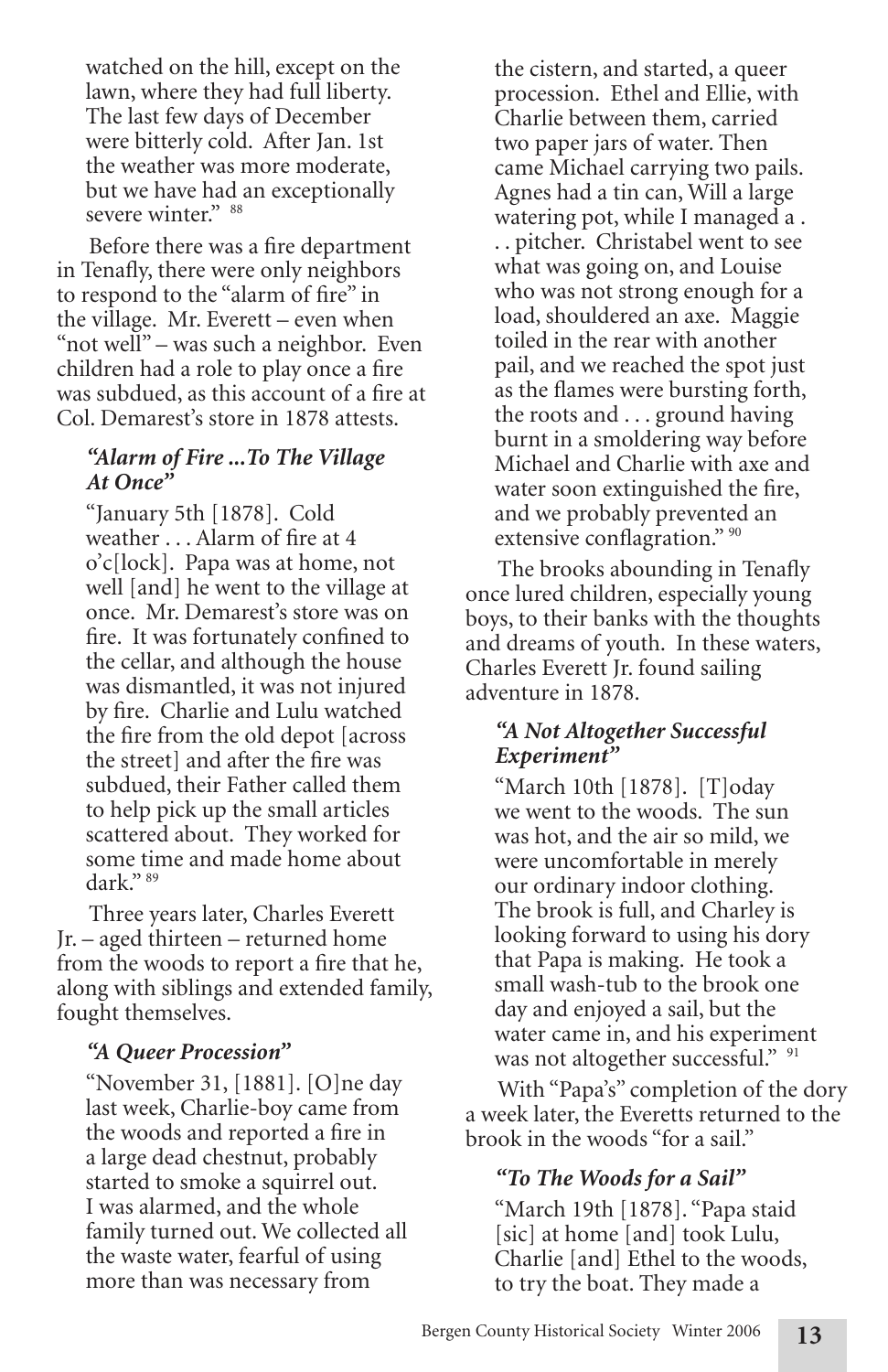dam [and] cleared a space in the brook long enough to give them a pleasant sail. They did not reach home until 3 o'c[lock]. Lulu had had a bath in the boat. After dinner, Papa wanted Mama to see the sailing, so we all helped and washed the dishes, and all the children with Bella and the Baby, Papa with a hastily made paddle, and Charlie with the boat in the wheelbarrow, started for the woods. Each child had a sail, and finally Baby enjoyed it so much she began to rock the boat, and tried to stand up." 92

The Everett journal is also liberally sprinkled with accounts of local flora and fauna, especially relating to the family's flower gardens. This entry from May 1878 reveals the extent of Mrs. Everett's knowledge of and passion for the abundance of the local landscape – both what was natural and cultivated.

warm weather early in the spring. "May 9, [1878]. Papa set out 30 tomato plants. We have had the flower beds dug up, ready for seeds and some daisies, English violets and verbenas already put out. The daisies have continued in flower, and are now blooming freely -- Lulu's lilies of the valley are almost gone. They bloomed unusually early owing to the We generally expect them on Lulu's birthday . . . The spirea primifolia still is in blossom, but owing to the continuous rain, the flowers have not been fresh and pretty as usual. Flowering dogwood still looks finely; has been in blossom more than a week. Flowering almond is gone. It was very beautiful. We did not have many lilacs this year, and they are already gone. The flowers faded very quickly . . . Wild violets have bloomed profusely and the flowers have

generally been unusually large . . . Saxifrage was abundant in the woods. Last Sunday . . . it was gone. We found anemones and wild geranium, and a few violets. The two apple trees nearest the house [–] one on the east, one on the south [–] were covered with blossoms. A few still remain. Very few pear blossoms. We had a great many pears last year." <sup>93</sup>

While Dr. Haring's regrets about the "drifting away of the good old times" are understandable, the Everett family journal reveals that those who followed Haring's generation here found just as much "fascination" and "happiness" with the rural surroundings. More than anything else, however, the Everetts found in this suburb (like those who later followed them here) "relief from [their] burdens," which caused them (like their predecessors and contemporaries, people of "sturdy character and practical common sense") to be good stewards of this place called Tenafly. © David L. Wallace (9/2004)

#### *ENDNOTES*

\* Mr. Wallace, a practicing attorney, serves as Tenafly Borough Historian. Special thanks to Mr. David Wall, of the Tenafly Historic Preservation Commission, for his very helpful comments and suggestions on the manuscript. His knowledge of Tenafly history is deep and wide. Wirzba (ed.), *The Essential Agrarian Reader: The Future of Culture, Community, and the Land,* at 18 (The Univ. Press of Kentucky, 2003) (hereinafter "Wirzba").

*Englewood-Tenafly and Vicinity in Pictures* (Englewood Press, 1924).

 Westervelt, *History of Bergen County New Jersey: 1630-1923* at 411(Lewis Historical Publishing Co., 1923) (hereinafter "Westervelt"). The tract was "one mile in width" and ran "from the Hudson River to the Tiena Kill." Harvey (ed.), *Genealogical History of Hudson and Bergen Counties New Jersey* at 27 (N.J. Genealogical Publishing Co., New York, 1900) (hereinafter "Harvey").

Harvey, at 27; see also Westervelt, at 411.

Westervelt, at 411.

 Haring, Floating Chips: *Annals of Old and New Times* at 81 (1924) (hereinafter "Haring"). Id. at 7.

Westervelt, at 271. In the period immediately following the American Revolution, Huyler's<br>Landing became "the shipping point for the entire Northern Valley." Sisson, S*tory of Tenafly*<br>at 15 (1937) (hereinafter "Sisson"). *County, New Jersey*: *The Colonial Period to the Twentieth Century* at 39 (Rutgers Univ. Press, 2nd printing, 2001). Harvey, at 10.

Anonymous, *Final Appeal for Local Self-Government for Tenafly* at 1 (1894).

Levy, *"The History Lesson," Connections: The College of Arts and Sciences* at 2-3 (Syracuse University, Spring 2004) (interview of historian David McCullough).

Van Valen, *History of Bergen County New Jersey* at 658 (NJ Publishing & Engraving Co., 1900) (hereinafter "Van Valen").

Haring, at 135. Haring, at 7. Id. at 135. Id. at 58. Westervelt, at 411. Haring, at 19. Id. at 27. Id. at 13-14. Id. at 14. Id. at 17. Id. at 14.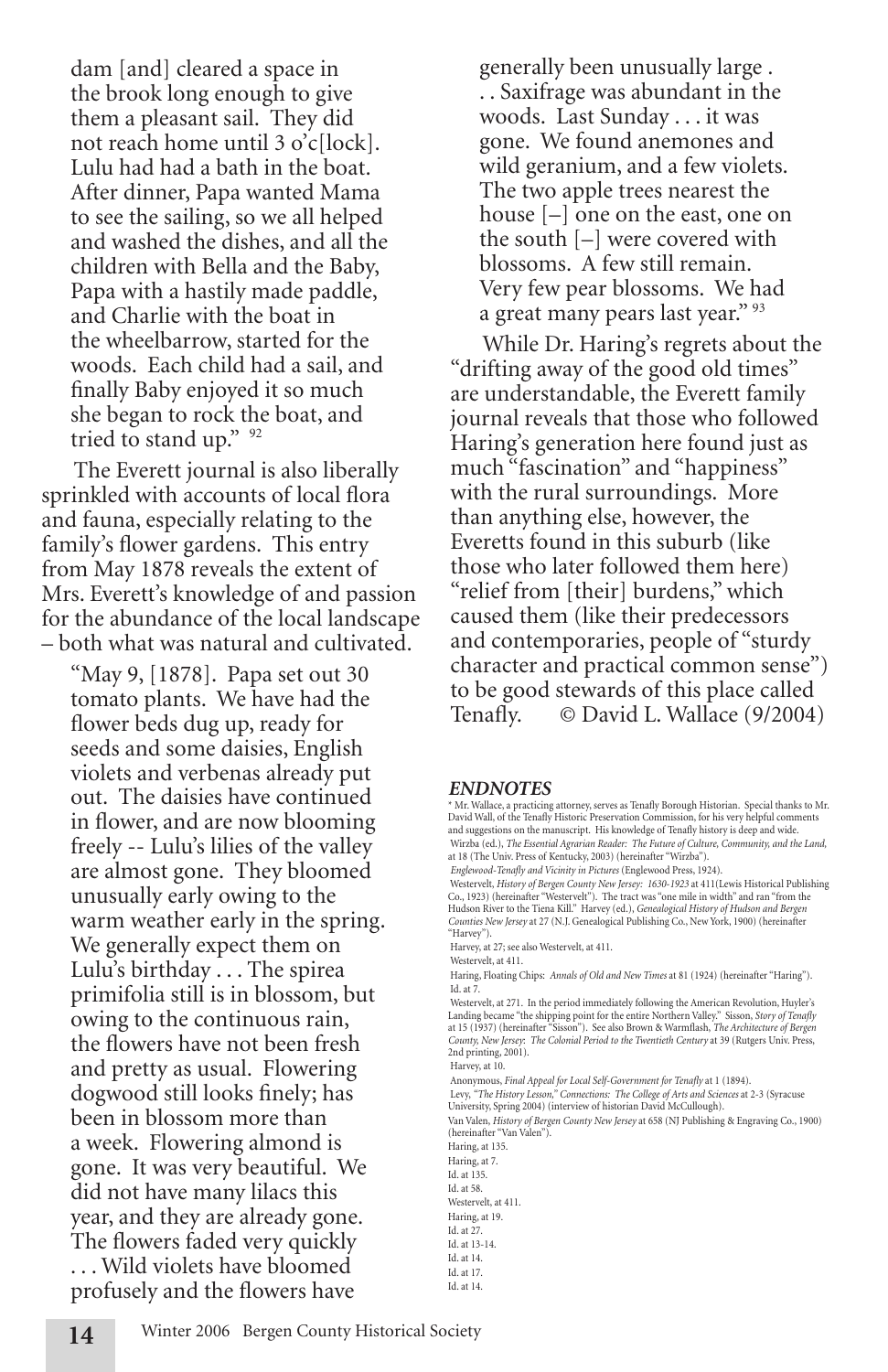Id. at 11. Id. at 22. Id. Id. at 9. Wilbur & Mosley (eds.), *A Pictorial History of Tenafly: 1894-1994* at 31 (1994). Id. at 7 and 56. Id. at 70. Id. at 7. Haring, at 56. The first neighborhood was probably Tenafly Road.Id. at 50. Id. at 53, 85. Sisson, at 31. Haring, at 70. Id. at 82. The land John Huyler purchased had been confiscated under legislation directed at persons of known or suspected loyalty to the King of Great Britain. See New Jersey Act of Dec. 11, 1778. Now part of Cresskill, this land was considered part of Tenafly in George Huyler's time. See *Walker's Atlas of 1876.* Westervelt, at 413. Haring, at 71. Van Valen, at 167. Wirzba, at 194. *Englewood-Tenafly and Vicinity in Pictures* (Englewood Press, 1924). Haring, at 74. *A Pictorial History of Tenafly* at 14 (1994). Haring, at 74-75. Id. at 75. Id. Leiby, *The Early Dutch and Swedish Settlers of New Jersey* at 74 (Van Nostrand, 1964). *Englewood-Tenafly and Vicinity in Pictures* (Englewood Press, 1924). Id. *A Pictorial History of Tenafly* at 59 (1994). The first Catholic services were offered in Coyte's barn on Railroad Avenue. See *The Golden Jubilee of Our Lady of Mt. Carmel Church, Tenafly, New Jersey* at 22 (1923). Id. at 33. Sisson, at 37. Westervelt, *History of Bergen County New Jersey: 1630-1923* at 412 (Lewis Historical Publishing Co., 1923). Id. at 412; see also *Englewood-Tenafly and Vicinity in Pictures* (Englewood Press, 1924). "[A] garden was part of the landscape to the north of the building," with "the pupils responsible for [its] care." *A Pictorial History of Tenafly* at 25 (1994). According to Dr. Haring, the school schedule was "arranged as to enable the boys and girls to devote the month of June to<br>strawberry picking." Haring, at 27. "Regular school hours were invariably from nine to four.<br>Thirteen weeks constituted a term an Sisson, at 37. Sisson, at 32. Haring, at 75; *A Pictorial History of Tenafly* at 15 (1994). A Pictorial History of Tenafly at 15 (1994). Zeiller, *Oh, My, How Tenafly Has Changed* at 24 (unpublished/undated manuscript) (available in the Mosley Local History Collection, Tenafly Public Library). Id. at 36. Westervelt, at 291, 412; Van Valen, at 251. Van Valen, at 251. Sisson, at 39. Id. at 33; *A Pictorial History of Tenafly* at 7 (1994). A Pictorial History of Tenafly at 7, 19 (1994). *The Record* (Feb. 9, 1895). Van Valen, at 656. Id. Id. Van Valen, at 656, 658; *A Pictorial History of Tenafly* at 7 (1994). Westervelt, at 412. A Pictorial History of Tenafly at 7 (1994). Sisson, at 39. Id. Westervelt, at 290; *A Pictorial History of Tenafly* at 11 (1994); Haring, at 87. *A Pictorial History of Tenafly* at 11 (1994). See also *Brooklyn Eagle, "Bright and Beautiful,"* at 1 (1881) ("Of the older leaders of the Woman's Rights movement three of them, Elizabeth Cady Stanton, Miss Anthony and Mrs. Matilda Joacelyn [sic] Gage, are to spend the Summer in hard work, the former two at Mrs. Stanton's home at Tenafly, N.J., and the latter at her home near Buffalo. They are writing the history of the movement in this country, and expect to issue the first volume in the Fall." Westervelt, at 290. See also Lurie & Mappen (eds.), *Encyclopedia of New Jersey* at 769 (1994). Mosley, *Tenafly Trivialities* (1986). See http://worldconnect.rootsweb.com/cgi-bin/igm.cgi?op=GET&db=irishgenealogy&id=I160 93 (visited June 3, 2004) (copy available from author). *Everett Family Diary* (1876-1890) (unpublished) (available in the Mosley Local History Collection, Tenafly Public Library). Id. at 2. Id. at 19. Id. at 4. Id. at 21. Id. at 8-9. Id. at 27. Id. at 47. Id. at 27-28. Id. at 52. Id. at 32. Id. at 33-34. Id. at 34-35. πm Historic Trust awarded a \$25,000 Implementation planning grant to the Bergen County Historical Society in December 2004. The Blauvelt-Demarest Foundation provided the 25% matching funds (\$6,250). This plan, nearly complete, will address environmental evaluation for permitting; view shed analysis, identify areas of archeological sensitivity; offer recommendations for pathways, signage, and lighting; quantify space needs for the visitor center and museum; and provide suggestions for a landscape design. Tim Marshall from ETM Associates is heading the planning team and Richard Hunter is our archaeological expert. The grant provides a "virtual tour" of the site, showing the various projected improvements. A preliminary showing was quite exciting. Once a final version is produced, we will invite you to a general viewing. The virtual tour, however, only offers a cubistic presentation of the proposed buildings, represented according to their volume. We must now begin to imagine their appearance in detail. As our friend and partner, Jim Bellis, President of the Blauvelt-Demarest Foundation, points out, "We will only get to do this once, so we have to get it right." He rightly advocates the use of the distinctly Bergen Dutch Colonial **If you have**  style for the visitor center. What do you think? We are presently putting together a visioning committee **Meerwald Sail July 20, 21, 22 & 23 Join one of the 4 sail dates. This popular event leaves the Alpine Boat Basin and travels down to Liberty State Park, Jersey City in this restored schooner. Check website for updates. Email debgfisk@aol.com with questions.**

to consider the Society's long-range **our programs and special events and a corresponding secretary to pick up our mail and answer inquiries. the time and the interest, we would appreciate your involvement.** continued on page 18

**We are particularly seeking a publicist for** 

**15**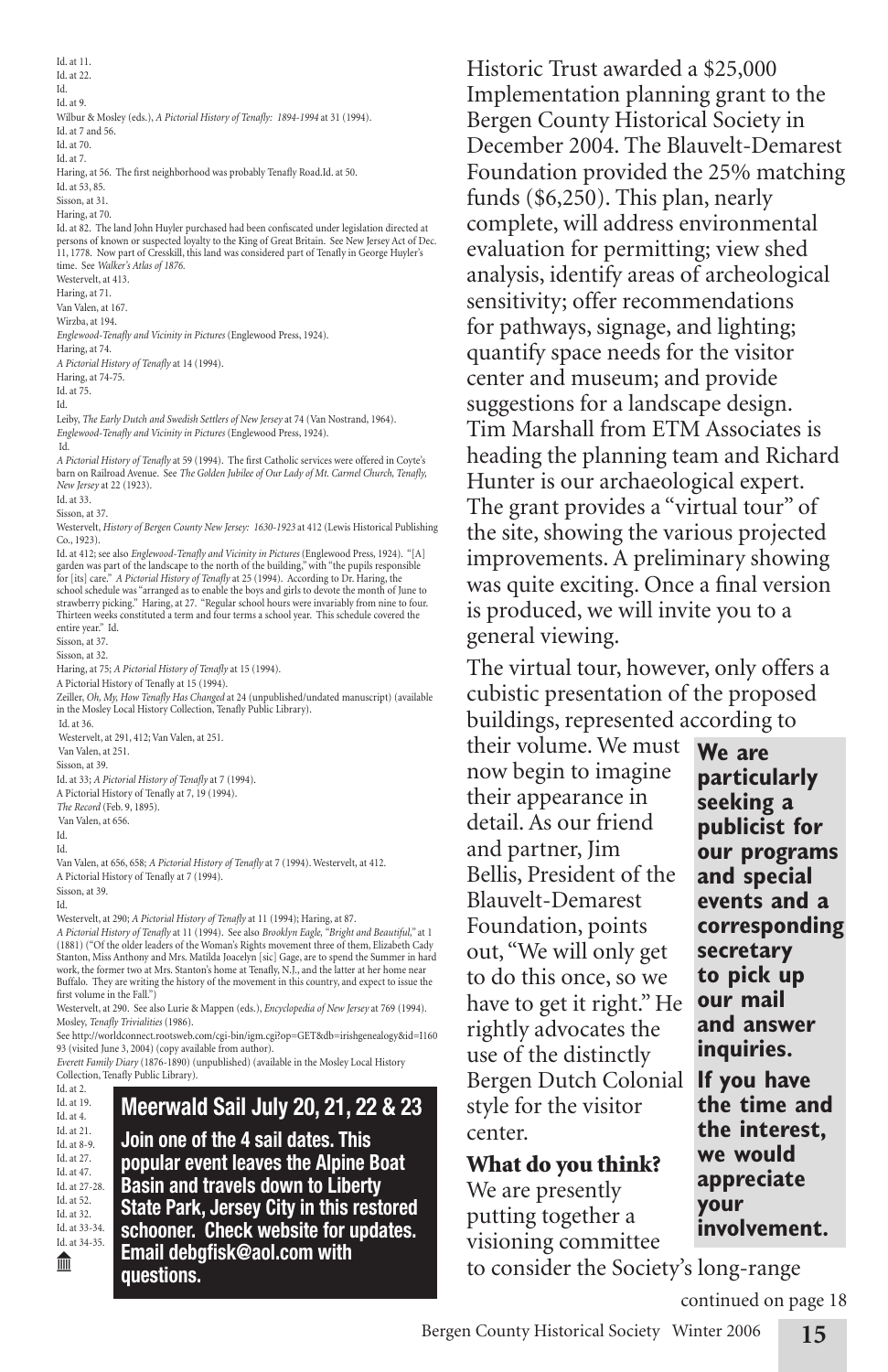# **Frank A. Morrison Collection**

By Jack Goudsward

### **INTRODUCTION**

The Frank A. Morrison Collection of Prehistoric and Historic artifacts is fairly extensive. It includes a number of historic pipe fragments, a possible 1812 military cap badge, five prehistoric artifacts from the Midwest made of Obsidian and western Chert, along with two pottery fragments found on a beach near Sagamore Breach, Massachusetts. These will not be discussed in this report since they are not from Bergen County. The main body of the collection is from Bergen County and was collected by Frank A. Morrison and his son from the 1920s through the 1930s. It contains 182 artifacts.

### **BACKGROUND**

Frank A. Morrison was a Vice President of the Bergen County Historical Society and was Chairman of the Archaeology Committee. He made a life long study of the Native American as found in Bergen County. He traced them through historic records and documents. He also did field work that resulted in the locating of campsites, villages and burial grounds. He also collected artifacts during this work. He wrote articles on both Prehistoric and Historic topics that were published in the *Bergen Record.* He was also considered, at that time, the best authority on the Native Americans in Bergen County.

The collection itself was amassed from the 1920's through the 1930's. It was stated that the artifacts in the collection came from Bergen County. Since the location of the artifacts is not listed, the collection will be reviewed as a whole.

#### **ANALYSIS**

The analysis of the collection presented here is based on a preliminary typology only. The collection contains 182 artifacts. The assemblage consists mainly of Projectile Points, Bifaces, pottery fragments, flakes, ground stone tools and cores. Five points and two pottery fragments that were not found in Bergen County. Their location was stated in a letter from Frank Morrison who donated the collection. Two of the artifacts are made of Obsidian and the three other are made of Western Chert. The two non-New Jersey pottery fragments came from a beach near Sagamore Beach, Massachusetts.

The only tagged artifact is a brass eagle. The tag states" Revolutionary War". In his letter Mr.` Morrison states that he is not sure where this was found or the date of the artifact. It appears that this is a War of 1812 Cap Badge.

The broken and non-diagnostic tools were the first to be reviewed. This group consists of broken points, flakes and Bifaces. They number twenty-two broken points, eight Bifaces and seven flakes. They are constructed of a number of materials. The materials take the form of Chert, Quartz, Quartzite, Jasper, Shale, Argillite and Rhyolite. The other broken tools that are not appearing in this count are a Celt and a Hand Ax. It shows battering at both ends but retains enough of its original form to be able to identify it. The material that the Ax is constructed of is metamorphic sandstone.

A Banner Stone represents the unfinished tool category. The Banner Stone was used as a weight on a spear thrower. This would aid the user to throw the spear with greater power and distance. This artifact does not have its center hole bored through. This would allow the shaft to run through it when it is put on the shaft. The artifact is made of Soapstone.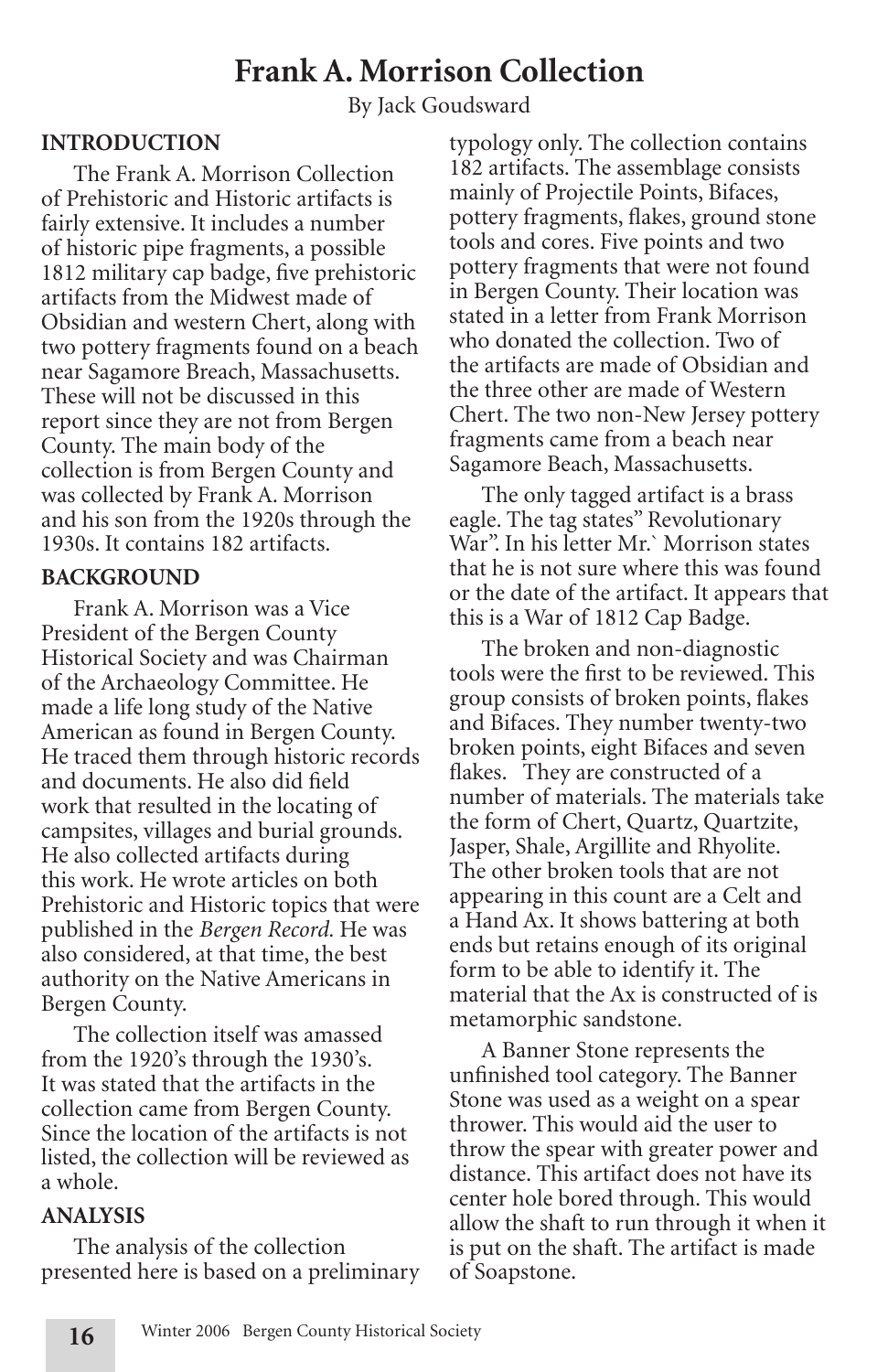The Ground Stone tool group contains three Basalt Pestles. Only one is complete. Both of the broken ones show battering on the end. This type of damage indicates that the stone was used as a hammer stone. The last pestle shows polish in the underside. This tells us that this stone was used as a grinder. Grinding the stone on another will cause this type of marking.

points in the collection are from the Early Archaic Period (ca. 8000-6000 B.C.) The point style in known as Lamoka makes up this component of the collection and number 14 examples. The materials used in construction are Quartz, Quartzite, Argillite and Chert.

The next assemblage examined is from the Middle Archaic Period (ca. 6000-4000 B.C.)



Six point types represent this time period. The Genesee point type is represented and is made of Chert and Shale. Next is Otter Creek style made of Rhyolite. The Brewerton Side-Notched and Brewerton Ear-Notched are represented. The materials are Chert, Quartz and Quartzite.

There are five fragments of prehistoric pottery fragments in this collection. Four appear to be body shards. Both are grit tempered and have no decoration. The next is a decorated rim fragment. It contains an incised geometric design and is grit tempered. This fragment is similar to the Bowmans Brook Incised Pottery style. The last pottery fragment is that of a prehistoric smoking pipe. It too is undecorated and grit tempered. All the prehistoric pottery fragments date to the Woodland period of occupation.

Attention then turned to the analysis of the points in the collection. Once the broken non-diagnostic points and Bifaces and non-finished tools were removed this left only the diagnostic points to the reviewed. The oldest

A Bare Island Point type is included. Its material is Argillite. A Voxberg point made of Rhyolite is included.

The next time period was the Late Archaic (ca. 4000-2000 B.C.) This time assemblage consists of six point types. The first is the Rossville point style made of quartz. Snock Kill points made of cheat are also present. Orient Fish Tail style of point made of Chalcedony is included. Popular Island Point type constructed of Quartz was reviewed. Last the Perkiomen type style made of Quartz was examined.

The Early Woodland time period was the next to be reviewed. (ca. 1000-0 B.C.) The point types represented here are the Adena and Meadowood styles. They are constructed of Chert and Chalcedony respectively.

continued on page 18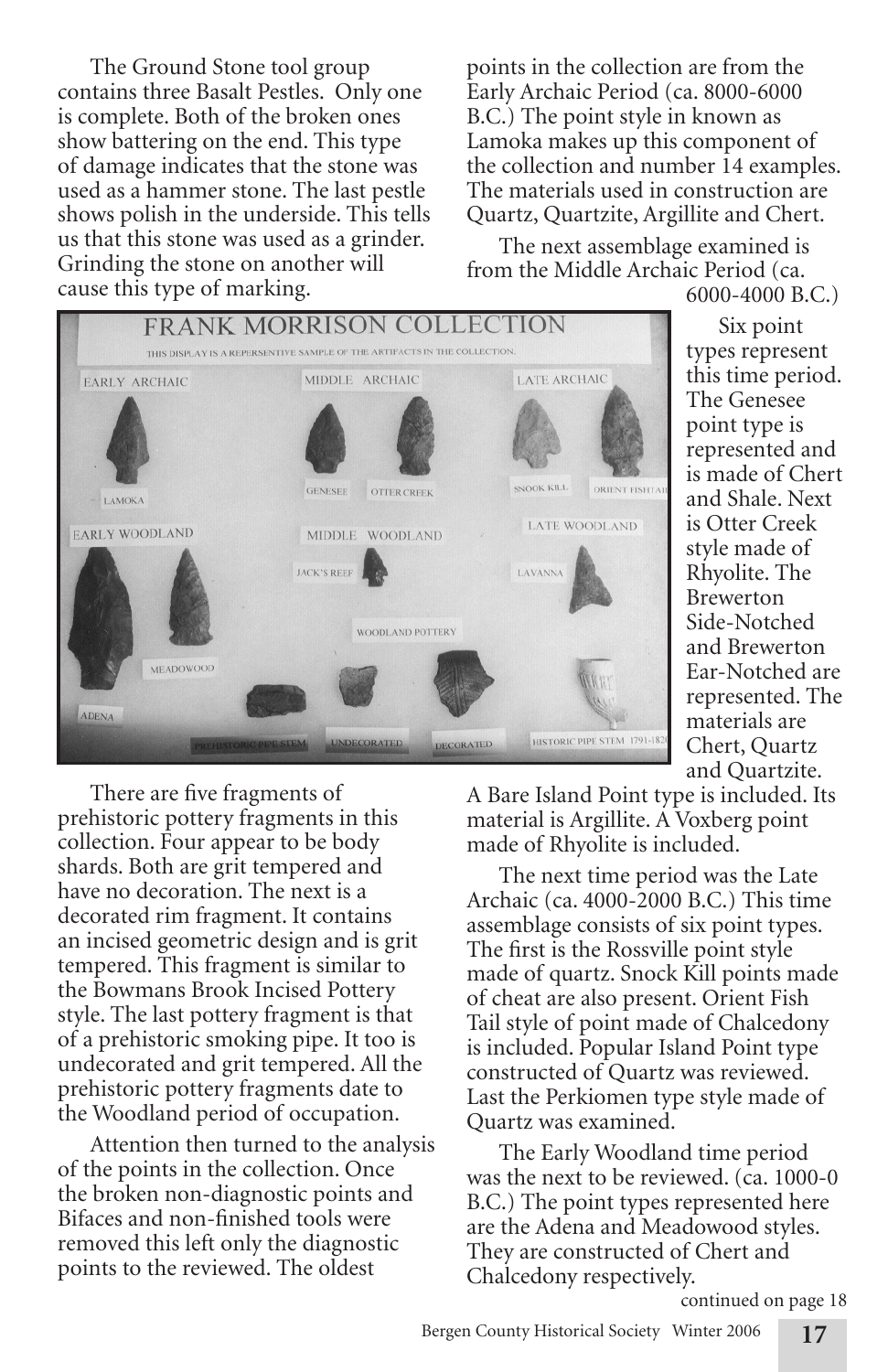Middle Woodland time era is next. (ca. 1 A.D.- 900 A.D.) Four point types are represented here. They are Jack's Reef Corner Notched, Jack's Reef, Fox Creek and Cone Bay. Chert and Rhyolite are the materials used.

The Late Woodland time period follows. (ca. 1000-400 A.D) The point type represented here is the Levanna style. Materials used to make them are Chert, Jasper and Quartzite.

The last group of artifacts to be studied was the historic component. It contains 2 types of artifacts, possible military and smoking. The military artifact is a possible War of 1812 Cap Badge. No site location was given for this artifact. The other part of the historic component is represented by twenty-two white clay pipe fragments. Only one shows a complete bowl of the pipe.

The Binford Formula was applied to pipe stems to obtain a date range. By using this formulas and measuring the bores of the pipes a date range can be determined. Three of the stems date from 1680 to 1710. Eight date from 1750 to 1800. The two with the partial bowl fragments have a date range from 1790 to 1820. Finally the fragment with the complete bowl dates from 1791 to 1820.

### **CONCLUSIONS**

The varied types and date ranges of the artifacts suggest that they were collected from varied sites in Bergen County. The collection as a whole dates from 8000 B.C. to 1820 A.D. The materials used to construct the prehistoric artifacts are all local. The Frank A. Morrison Collection is a source of information on the prehistoric occupation of Bergen County. We are fortunate that this collection was kept together and donated to the society by Frank Morrison. The collection now resides in the Repositories of the Bergen County Historical Society.

### **ACKNOWLEDGEMENTS**

I would like to thank Frank Morrison for the donation of the collection. Also to Janet Strom for securing the collection for the society. Finally to President Kevin Wright and the Board of Trustees for allowing me to review the collection.

I would also like to thank Kristofer Beadenkopf, Zachary Davis, Dell Gould and Robert Jacoby for their help in the analysis of the collection.

### **REFERENCES**

| Hume, Ivor Noel A Guide to Artifacts of Colonial America<br>University of Pennsylvania Press Philadelphia 1969                                                         |
|------------------------------------------------------------------------------------------------------------------------------------------------------------------------|
| Kraft, Herbert C. The Lenape-Delaware Indian Heritage 10,000 BC to AD 2000<br>Published by Lenape Books 2001                                                           |
| Morrison, Frank A. Long Before any white Man Set foot In Bergen County Indians<br>Made Their Camps And Roved Its Virgin Forests.                                       |
| The Bergen Evening Record Friday January 26, 1940                                                                                                                      |
| Morrison, Frank Letter to Janet Strom May 16, 2005                                                                                                                     |
| Ritchie, William A. A Typology and Nomenclature fir New York Projectile Points<br>Published by New York State Museum and Science Service<br><b>Bulletin Number 384</b> |
| The University of the State of New York<br>The State Education Department April 1961 Revised 1971                                                                      |

#### continued from page 15

prospects and expectations. Where should we be a decade hence? If you are interested in this (or any other of the Society's diverse activities), please contact me.

I wish to acknowledge all those who benefit us by their generosity of spirit, through their donations of time and talent, making history come alive for our members and guests. On behalf of the Bergen County Historical Society, I also recognize the liberal support of Hudson City Savings Bank, in honor of retired Director Jack Klie and his wife Helga, and of our new Life Member, Stanley Kober, for his donation of a new copy machine to our Library.

 I understand that our annual luncheon will be held at Sanzari's New Bridge Inn, so I look forward to seeing you there. If not, then perhaps at one of our interesting events, lectures, History Café or Roundtable meetings. Until then, my best regards, **Kevin Wright**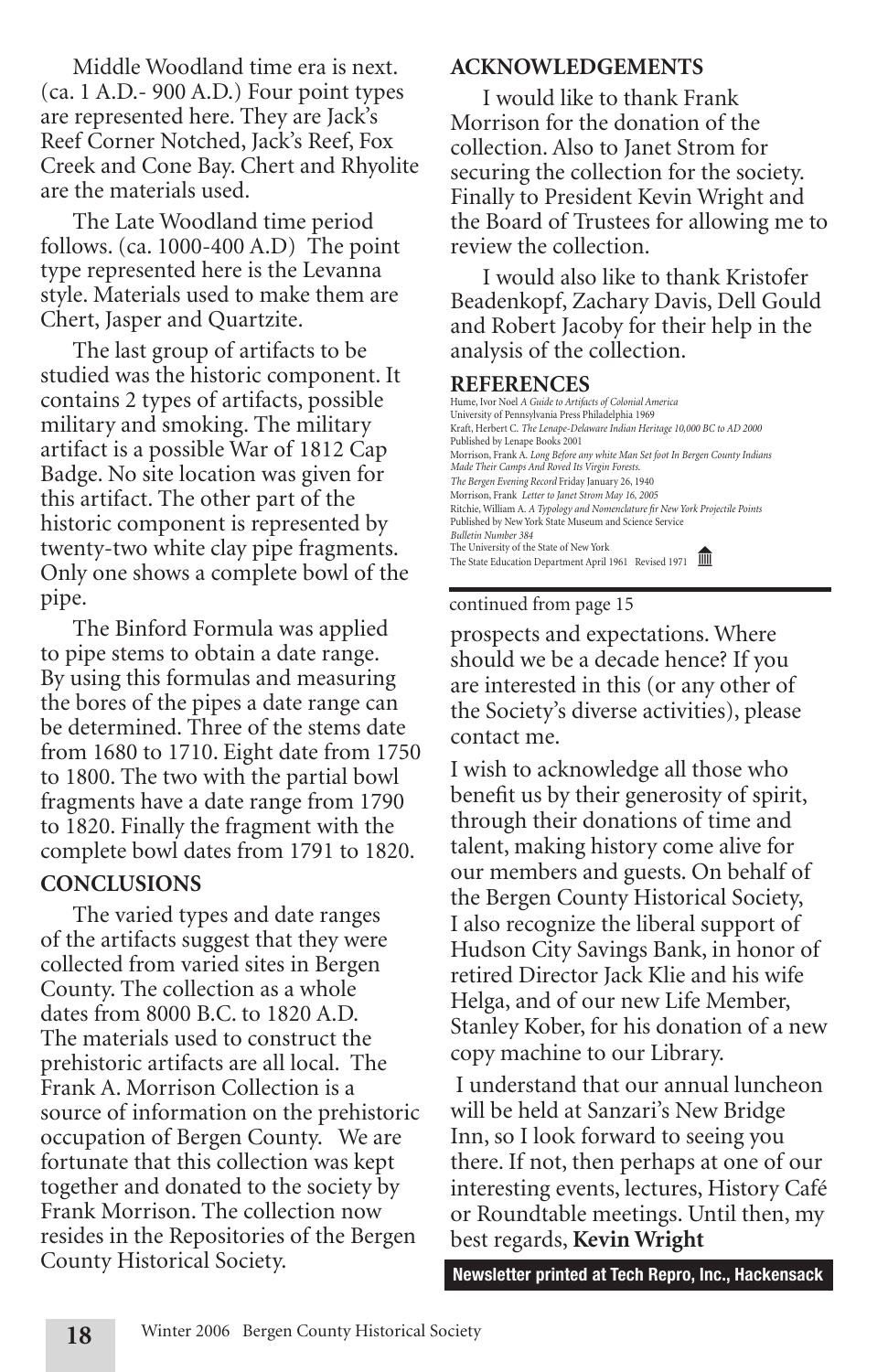### **Bergen County Historical Society Lecture Program** *for* **2006**

These lecture programs are held at the Second Reformed Church, corner of Anderson and Union Streets, Hackensack, on the 3rd Thursday of the month at 8:00 P.M. The public is invited to attend, free of charge. For info: John Heffernan @ 201-384-0029.

# **March 16, 2006 A Certain House and Cellar Eric Nelsen**

For the past several years, the staff of the Kearney House has pursued a vigorous research initiative, relying upon primary



source materials. What has this research revealed? Was this house really General Cornwallis' "headquarters"? Was it really a tavern? What do we really know about the families who lived in it? Kearney House director Eric Nelsen will share the fascinating glimpses of

the past that his research has revealed on the development of eastern Bergen County.

### **April 20, 2006 Magnificent Bridges of New York City Dave Frieder**

New Milford resident **Dave Frieder** is a professional photographer, who has literally climbed the highest heights to capture his favorite subject - bridges. Since 1993, he has scaled 15 NYC/NJ bridges taking detailed pictures. He will complement his pictures with a thorough history of each bridge. Frieder's favorite span is the George Washington Bridge, "a beautiful bridge, masterfully built". His slide show will present unique views of the Metro area's many bridges.

### **May 18, 2006 The Defense of Paterson During World War II Jack Goudsward**

With the start of World War II a great military base building boom spread across America. Paterson, New Jersey was no exception.There were many defense plants located in and around Paterson. **Jack Goudsward** will deal with four of the defense bases built in the Paterson area, located in Fair Lawn, Garret Mountain Reservation, High Mountain and East Paterson. There will be an additional display of material relating to the defense of Paterson.

# **American Revolutionary War Roundtable**

### **March 28, 2006 The Washington-Rochambeau Revolutionary Route James T. Raleigh**

The momentous Franco-American march from Newport that culminates in a great victory at Yorktown. View the big picture, as the 225th anniversary approaches, with **James** T. Raleigh, who heads up New Jersey's W3R activities.

#### **April 25, 2006 Loyalists vs. Rebels along the Lower Hudson River\* Dr. Philip Ranlet**

Why did residents of Westchester and Dutchess counties behave as they did? Religion, politics, isolation, anarchy, raiding by irregulars—all were factors, says Dr. Philip Ranlet, of Hunter College's Department of History.

### **May 23, 2006 The Wild Night Ride of Sybil Ludington\* Vincent T. Dacquino**

When the British occupied Danbury, Conn., a 16-year-old girl rode 40 miles to rouse her father's militia. Putnam County educatorauthor Vincent T. Dacquino presents new research that gives the heroine her due. \*At the meeting, the author-speaker will sell and sign copies of his book.

**Where are meetings held?** Old Hook Inn, Old Hook Rd., Emerson, NJ

**Open to the public?** Yes, definitely! What time? Arrive between 6:30 and 7:00 pm for conversation and fellowship.

**Meals?** Optional dinners costing \$14 or \$15.25, including gratuity. (We order at 7:00)

**Advance reservations?** Not required. **Dues or admission charges?** None. **Questions?** David Whieldon at 201-967-7692.

# **Bergen County Historical Society P.O. Box 55, River Edge, NJ 07661 201.343.9492 www.bergencountyhistory.org**

Deborah Powell & Kevin Wright, editors & layout Items for the newsletter may be submitted to D. Powell, Attn: Newsletter at 69 Christie Ave., River Edge, NJ 07661 or emailed to dspowell@optonline.net